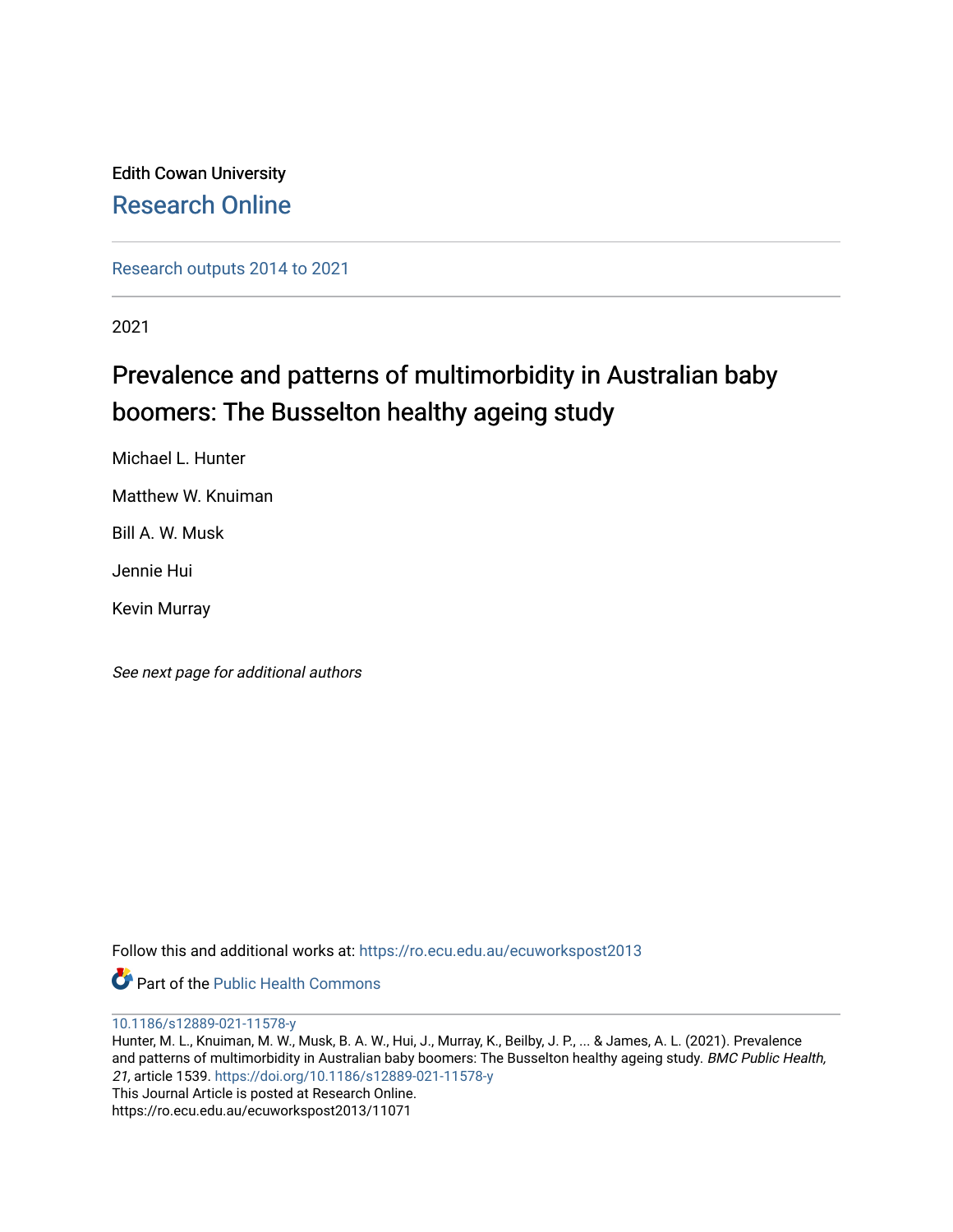## Authors

Michael L. Hunter, Matthew W. Knuiman, Bill A. W. Musk, Jennie Hui, Kevin Murray, John P. Beilby, David R. Hillman, Joseph Hung, Robert U. Newton, Romola S. Bucks, Leon Straker, John P. Walsh, Kun Zhu, David G. Bruce, Robert H. Eikelboom, Timothy M. E. Davis, David A. Mackey, and Alan L. James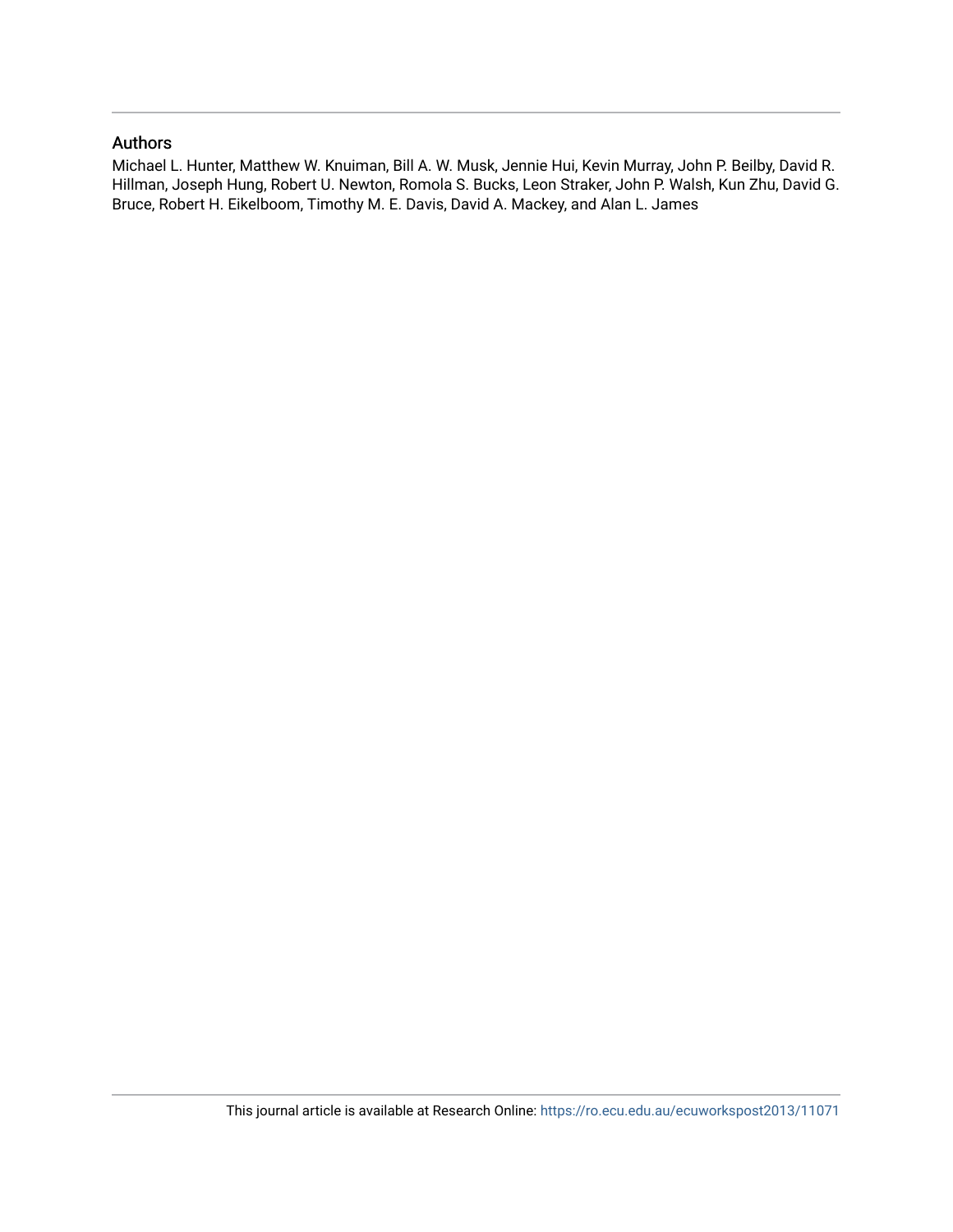## **RESEARCH ARTICLE Example 2014 12:30 The Contract of Contract ACCESS**

# Prevalence and patterns of multimorbidity in Australian baby boomers: the Busselton healthy ageing study

Michael L. Hunter<sup>1,2,3[\\*](http://orcid.org/0000-0001-6704-4815)</sup> , Matthew W. Knuiman<sup>[2](https://orcid.org/0000-0001-8874-2305)</sup> [,](https://orcid.org/0000-0002-8856-6046) Bill (A.W.) Musk<sup>1,2</sup> , Jennie Hui<sup>1,2,4</sup> , Kevin Murray<sup>2</sup> , John P. Beilby<sup>1[,](https://orcid.org/0000-0002-4207-4724)4</sup>  $\odot$ , David R. Hillman<sup>[5](https://orcid.org/0000-0001-9987-539X)</sup>  $\odot$ , Joseph Hung<sup>1,[6](https://orcid.org/0000-0002-4468-6097)</sup>  $\odot$ , Robert U. Newton<sup>[7](https://orcid.org/0000-0003-0302-6129)</sup>  $\odot$ , Romola S. Bucks<sup>8</sup>  $\odot$ , Leon Straker<sup>[9](https://orcid.org/0000-0002-7786-4128)</sup> [,](https://orcid.org/0000-0003-2911-5381) John P. Walsh<sup>[6](https://orcid.org/0000-0002-9979-6867),10</sup> , Kun Zhu<sup>6,10</sup> , David G. Bruce<sup>6</sup> , Robert H. Eikelboom<sup>11,12,13</sup> , Timothy M. E. Davis<sup>1[4](https://orcid.org/0000-0003-0749-7411)</sup> D. David A. Mackey<sup>1[5](https://orcid.org/0000-0002-6018-0547)</sup> and Alan L. James<sup>1,5</sup> D

## Abstract

Background and objective: Chronic medical conditions accumulate within individuals with age. However, knowledge concerning the trends, patterns and determinants of multimorbidity remains limited. This study assessed the prevalence and patterns of multimorbidity using extensive individual phenotyping in a general population of Australian middle-aged adults.

**Methods:** Participants ( $n = 5029$ , 55% female), born between 1946 and 1964 and attending the cross-sectional phase of the Busselton Healthy Ageing Study (BHAS) between 2010 and 2015, were studied. Prevalence of 21 chronic conditions was estimated using clinical measurement, validated instrument scores and/or self-reported doctor-diagnosis. Non-random patterns of multimorbidity were explored using observed/expected (O/E) prevalence ratios and latent class analysis (LCA). Variables associated with numbers of conditions and class of multimorbidity were investigated.

Results: The individual prevalence of 21 chronic conditions ranged from 2 to 54% and multimorbidity was common with 73% of the cohort having 2 or more chronic conditions. (mean  $\pm$  SD 2.75  $\pm$  1.84, median = 2.00, range 0–13). The prevalence of multimorbidity increased with age, obesity, physical inactivity, tobacco smoking and family history of asthma, diabetes, myocardial infarct or cancer. There were 13 pairs and 27 triplets of conditions identified with a prevalence  $> 1.5\%$  and O/E  $> 1.5$ . Of the triplets, arthritis ( $> 50\%$ ), bowel disease ( $> 33\%$ ) and depressionanxiety (> 33%) were observed most commonly. LCA modelling identified 4 statistically and clinically distinct classes of multimorbidity labelled as: 1) "Healthy" (70%) with average of 1.95 conditions; 2) "Respiratory and Atopy" (11%, 3.65 conditions); 3) "Non-cardiometabolic" (14%, 4.77 conditions), and 4) "Cardiometabolic" (5%, 6.32 conditions). Predictors of multimorbidity class membership differed between classes and differed from predictors of number of co-occurring conditions.

data made available in this article, unless otherwise stated in a credit line to the data.

© The Author(s), 2021 **Open Access** This article is licensed under a Creative Commons Attribution 4.0 International License, which permits use, sharing, adaptation, distribution and reproduction in any medium or format, as long as you give

The Creative Commons Public Domain Dedication waiver [\(http://creativecommons.org/publicdomain/zero/1.0/](http://creativecommons.org/publicdomain/zero/1.0/)) applies to the

\* Correspondence: [michael.hunter@uwa.edu.au](mailto:michael.hunter@uwa.edu.au) <sup>1</sup>

**BMC** 

<sup>1</sup>Busselton Population Medical Research Institute Inc, Nedlands, WA 6009, Australia

<sup>2</sup>School of Population and Global Health, The University of Western Australia, Crawley, WA 6009, Australia

Full list of author information is available at the end of the article





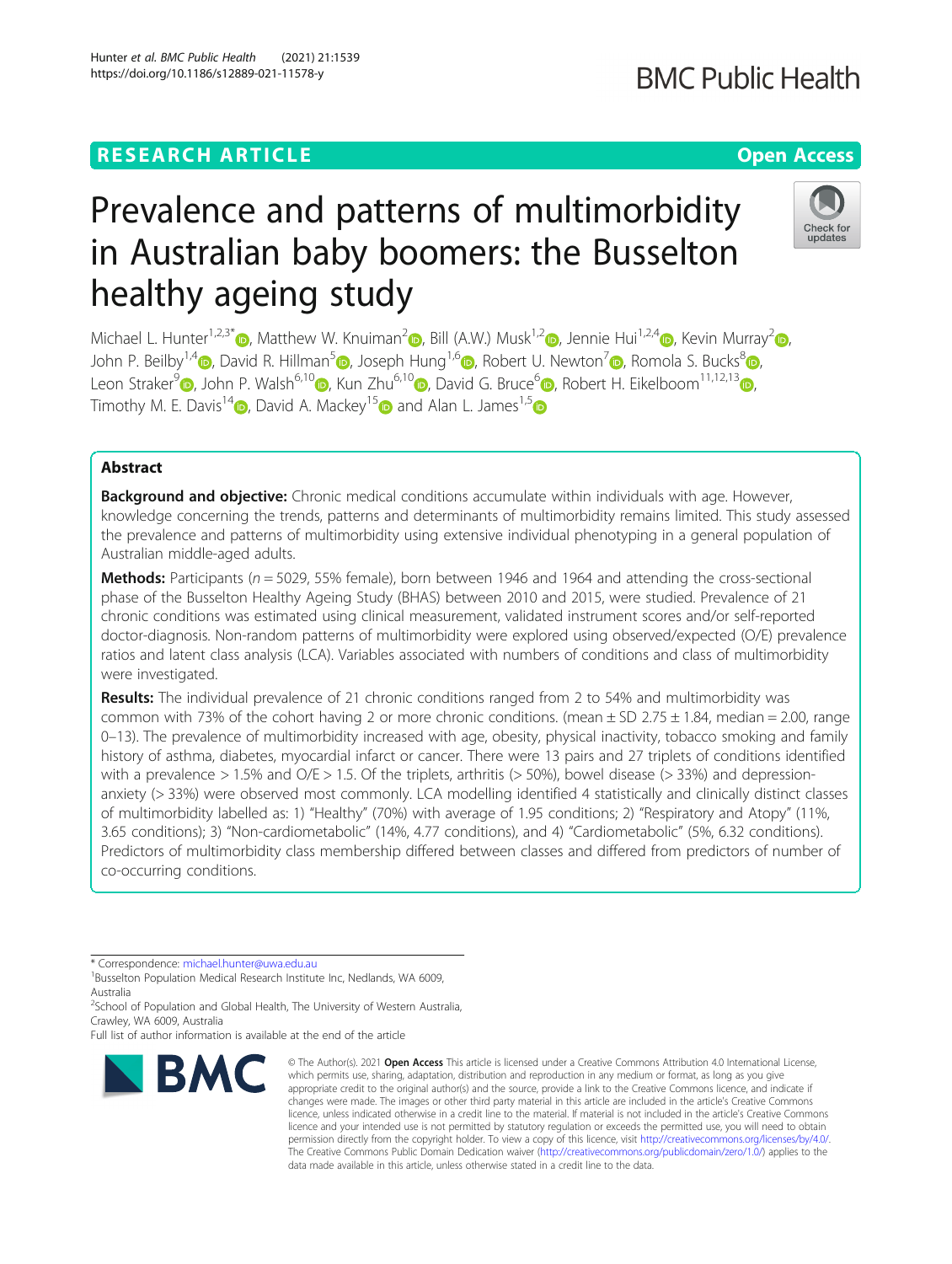**Conclusion:** Multimorbidity is common among middle-aged adults from a general population. Some conditions associated with ageing such as arthritis, bowel disease and depression-anxiety co-occur in clinically distinct patterns and at higher prevalence than expected by chance. These findings may inform further studies into shared biological and environmental causes of co-occurring conditions of ageing. Recognition of distinct patterns of multimorbidity may aid in a holistic approach to care management in individuals presenting with multiple chronic conditions, while also guiding health resource allocation in ageing populations.

Keywords: Multimorbidity, Ageing, Co-morbidities, Middle-aged, Chronic disease

#### Background

In Australia and other developed countries, increasing life expectancy and the transition of the Baby Boomer generation (adults born 1946 to 1964) from middle into older age has led to an increasing number of people with multimorbidity, commonly defined as the presence of two or more chronic, long-term health conditions [\[1](#page-11-0)]. Most studies report that multimorbidity is the norm in the elderly and common in middle-age (45–64 years) [[1](#page-11-0)– [3\]](#page-11-0). Multimorbidity is associated with greater risk of mortality, poor quality of life, psychological stress, cognitive decline, impaired functional capacity, greater use of health and social support services and reduced work productivity [\[3](#page-11-0)–[10\]](#page-12-0). The growing prevalence of multimorbidity is also recognised in low- to middle income countries where additional factors such as the presence of communicable diseases, demographic transition and socio-economic challenges contribute to the complexity and burden of multimorbidity in these settings [\[11](#page-12-0)].

Individuals with multimorbidity have complex healthcare needs that may not be adequately addressed by models of health care centred on managing and treating single conditions. They are also at increased risk of adverse drug effects from polypharmacy and potential harm from conflicting treatment or lifestyle recommendations [\[12\]](#page-12-0). Despite attempts to address these complex needs in clinical guidelines [[2,](#page-11-0) [13](#page-12-0)–[15\]](#page-12-0), knowledge concerning the trends, patterns and determinants of multimorbidity remains sub-optimal. This has significant implications for future healthcare service planning and allocation of resources.

There have been several studies of the prevalence of multimorbidity in primary care and general populations including in Australia over the last decade [[16](#page-12-0)]. These have mostly involved cohorts, aged > 65+ years and have used clinical administrative data, self-report or national survey datasets to identify conditions and a variety of measures to define multimorbidity [[16](#page-12-0)–[23](#page-12-0)]. The measures of multimorbidity in these studies are constrained by the available data and vary widely in terms of the number of considered conditions and their definitions [[24\]](#page-12-0). As a result, the prevalence and patterns of multimorbidity derived from different data sources are often inconsistent, even when generated from the same

population sample  $[25, 26]$  $[25, 26]$  $[25, 26]$  $[25, 26]$ . Notably, there have been few community-based studies of multimorbidity, particularly in middle-aged adults, that have used clinically-defined, objective measures of chronic disease [[14\]](#page-12-0). In their review Fortin et al. concluded that, in general, multimorbidity increases with age, especially from the age of 40 years with a plateau around 70 years, if  $> 2$  conditions are used to define multimorbidity [[14\]](#page-12-0). This plateau was less evident if > 3 conditions was used to define multimorbidity.

Certain conditions may be more likely to cluster than others [\[27\]](#page-12-0). This may be the consequence of shared pathophysiological pathways, in which the presence of one condition increases the risk of another, or may reflect common environmental or biological risk factors. In order to better understand the factors underlying patterns of comorbidity and to thus inform healthcare planning, there have been recent calls for studies in general population samples, assessing a wide range of conditions characterised by objective clinical data including information on symptoms, lifestyle behaviours and environmental risk factors [[28](#page-12-0)]. General population samples matching these requirements, particularly in middle-age when intervention for chronic conditions is likely to have greatest impact in older age, are few.

The Busselton Healthy Ageing Study (BHAS) is one such study where detailed measures of physical function, cognition, well-being, quality of life, medical history and biological samples have been collected enabling investigation into specific interactions between disease processes and symptoms within individuals [\[29\]](#page-12-0). The objective of this analysis was to investigate the prevalence and patterns of multimorbidity using a range of measures of chronic disease collected in the BHAS dataset. We hypothesised that co-occurring conditions are common in middle-aged adults, that there are identifiable non-random patterns of multimorbidity and that these patterns are associated with distinct risk factors and/or explanatory variables.

#### Methods

#### Population study sample

A comprehensive, community-based health survey of adults born 1946–1964 residing within the City of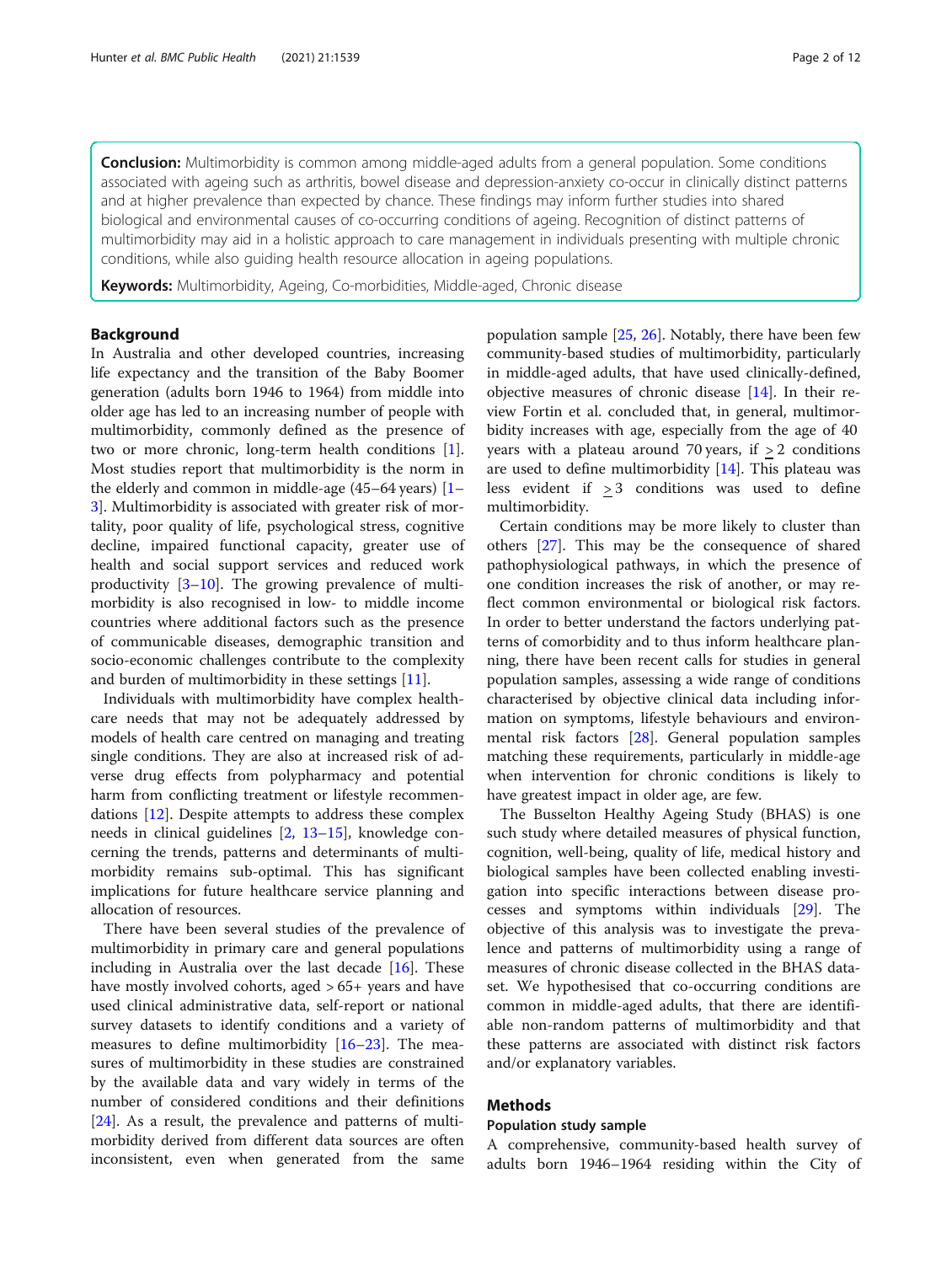Busselton's local government electoral boundary in Western Australia was undertaken from May 2010 to December 2015. All people listed on the compulsory Western Australian Electoral Commission Electoral Roll were invited to participate. Recruitment was via postal invitation and by telephone where a contact number was available. A total of 82% of those on the electoral register could be contacted and confirmed eligible (non-institutionalised and still living in the region) and 76% of those contacted (5107) participated in the study. Ethical approval for this study was obtained from the Human Research Ethics Committee of the University of Western Australia (RA/4/1/2203). All study participants provided written informed consent.

Participants completed a detailed questionnaire that included items relating to medical and family history, symptoms, physical activity and diet and nutrition (see Supplementary File [1](#page-11-0)). They attended the survey centre for up to 4 h of clinical assessments, which included: spirometry, skin prick (atopy), audiometry, cardiovascular profiling (Ankle-Brachial Index, ABI) and electrocardiogram (ECG), bone densitometry and an in-home overnight Apnealink™ sleep study. Participants also provided a fasting blood sample for blood glucose, haemoglobin and white cell count, glycated haemoglobin (HbA1c) and estimated glomerular filtration rate [\[30](#page-12-0)]. All clinical tests were conducted by accredited pathology laboratories (PathWest, Busselton & Nedlands, Western Australia). The complete BHAS protocol has been described in detail previously [[29](#page-12-0)].

Based on the participants' responses and testing, 21 conditions were defined and included in this analysis (Table [1\)](#page-5-0). Six conditions were defined using only objective measures or validated instrument scale score [[31](#page-12-0)– [34\]](#page-12-0). Seven conditions were defined using a combination of objective measures or validated instrument plus selfreported doctor diagnosis and eight conditions were defined only by self-reported doctor diagnosis which was a "Yes" response to the question, "Has a Doctor ever diagnosed you with…?". The list of conditions used in this analysis ensured that the condition was prevalent and chronic using the best available data from questionnaire responses or clinical assessment.

#### Prevalence estimates and patterns of multimorbidity

The observed prevalence of each possible pair and triplet combinations of concurrent conditions was determined in the BHAS cohort. Pairs and triplets of conditions that occurred more often than expected by chance (determined by a chi-square test for statistical independence between conditions) were identified and the observed/ expected  $(O/E)$  prevalence ratio presented [[18,](#page-12-0) [35](#page-12-0)]. The expected chance prevalence under independence is calculated as the product of the observed prevalences of each condition in the pair or triplet.

Latent Class Analysis (LCA) was used to identify groups (latent classes) of individuals with similar disease profiles, that is, similar patterns of multi-morbidity. LCA is a model-based statistical technique that is increasingly recommended and used for this purpose [\[18](#page-12-0), [21,](#page-12-0) [36](#page-12-0)]. In our study the four class model was judged optimal and we present the proportion of the population that is estimated to be in each class, the estimated probabilities that a person in each class has each of the 21 conditions and the mean number of conditions for each class. The multimorbidity profile of each class was used to interpret and name the classes. Further details of the LCA analysis are provided in Supplementary File [2.](#page-11-0)

Multivariable logistic and linear regression modelling were used to identify the participant characteristics that were related to latent class membership and overall number of conditions respectively. Regression results are presented as estimates with  $p$ -values. Statistical analyses were performed using SAS® version 9.3 (and including the Proc LCA extension).

#### Results

Complete data on 21 chronic conditions were available for 5029 participants. The average age of the participants was 54 years (range 45–69 years); 55% were female and 98% were Caucasian. Demographic details of the cohort are provided in Supplementary Table [S1](#page-11-0). Comparison with the Australian National Health Survey 2011 for common risk factors for disease showed that the cohort was similar to the Australian population on a number of key health indicators including prevalence of obesity, hypertension, hypercholesterolemia, and physical activity rates. The prevalence of current tobacco smoking was 10% in the BHAS cohort, lower than the national average for this age group (15%).

#### Prevalence of individual conditions and number of conditions per person

The prevalence and definitions of individual chronic conditions are shown in Table [1.](#page-5-0) The number of co-occurring conditions ranged from 0 to 13 (mean  $2.75$ , SD = 1.84), with 73% of participants having 2 or more conditions, 44% of participants having one or two conditions and 49% having three or more conditions. Only 7% of the cohort had no conditions. The mean and number of conditions increased with age, lower income and lower education level in both men and women (Supplementary Table [S1\)](#page-11-0).

### Relationship between number of conditions and participant characteristics

Multiple linear regression modelling showed that female gender; older age; increased waist circumference;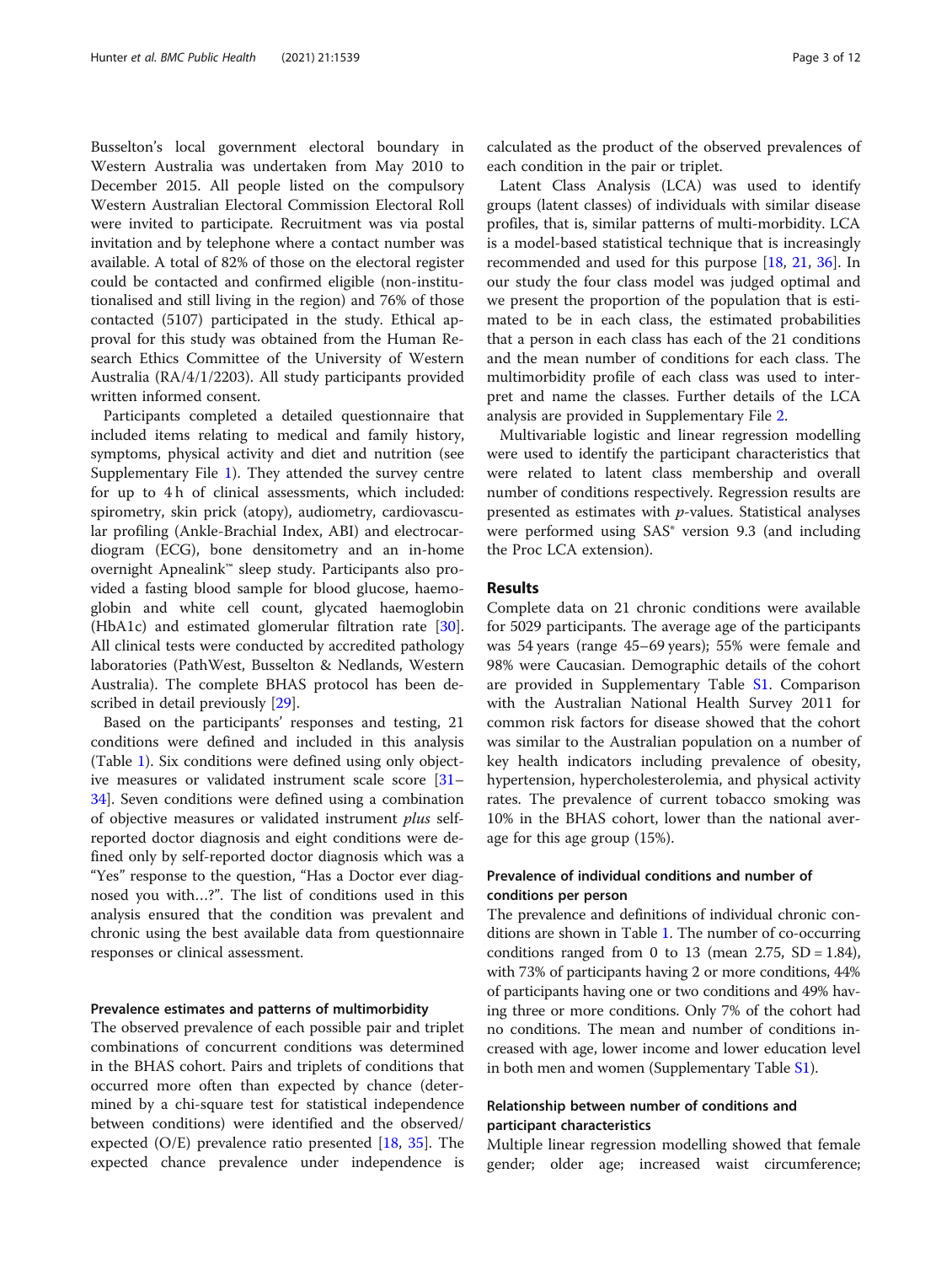| Condition                    | <b>Definition</b>                                                                                                                                            | Prevalence<br>(%) |
|------------------------------|--------------------------------------------------------------------------------------------------------------------------------------------------------------|-------------------|
| Atopy                        | Positive (wheal > 3 mm) on skin prick tests for common allergens (dust-mites, grasses, moulds, cat hair, dog dander)                                         | 54.4              |
| Arthritis                    | Self-reported doctor-diagnosed                                                                                                                               | 25.1              |
| Bowel disease                | Self-reported doctor-diagnosed colonic polyps, Crohn's disease, ulcerative colitis, irritable bowel syndrome or diverticular disease                         | 23.3              |
| Liver disease                | Self-reported doctor-diagnosed cirrhosis of the liver or ALT > 40 U/L in men or > 35 U/L in women                                                            | 23.1              |
| Depression/anxiety           | Current treatment or PHQ9 or GAD7 scores indicative of current depression or anxiety, respectively                                                           | 20.5              |
| <b>Bronchitis</b>            | Self-reported chronic cough or phlegm on most days for > 3 months each year                                                                                  | 17.6              |
| Eye condition                | Self-reported macular degeneration, glaucoma, cataract, non-diabetes related serious eye condition resulting in loss of vision                               | 14.6              |
| Asthma                       | Self-reported doctor-diagnosed asthma                                                                                                                        | 14.2              |
| Heart disease                | Self-reported doctor-diagnosed angina, cardiac pacemaker, myocardial infarction, coronary angioplasty or stent, or bypass surgery<br>or Abnormal ECG         | 9.7               |
| Thyroid disease              | Self-reported doctor-diagnosed                                                                                                                               | 8.6               |
| Low back pain                | Current self-reported chronic low back pain lasting > 3 months and Oswestry Disability Index > 12                                                            | 8.5               |
| Skin cancer                  | Self-reported doctor-diagnosed                                                                                                                               | 8.2               |
| Obstructive Sleep<br>Apnoea  | Apnoea hypopnea index > 19^ or, if not available, self-reported doctor-diagnosed                                                                             | 8.1               |
| Hearing impairment           | Audiometry best ear 4-frequency average > 25 dB* or, if not available, hearing impairment affecting daily life frequently/constantly                         | 7.1               |
| <b>Diabetes</b>              | Self-reported doctor-diagnosed diabetes (not only during pregnancy) or fasting blood glucose > 7.0 mmol/L or glycosylated hae-<br>maglobin (HbA1c) $> 6.5\%$ | 7                 |
| Cancer (non-skin<br>cancer)  | Self-reported doctor-diagnosed                                                                                                                               | 6.7               |
| COPD                         | Post-bronchodilator FEV1/FVC < 0.7 and FEV1% predicted < 80% or, if spirometry not available, self-reported doctor-diagnosed<br>COPD                         | 5.7               |
| Kidney disease               | Self-reported doctor-diagnosed kidney disease or estimated glomerular filtration rate < 60 ml/min                                                            | 5.2               |
| Osteoporosis                 | DXA measured femur or AP spine T-score $\leq$ - 2.5^^ or, if not available, self-reported doctor-diagnosed                                                   | 3.4               |
| Stroke                       | Self-reported doctor-diagnosed stroke, TIA or carotid surgery (endarterectomy or stent)                                                                      | 2.1               |
| Peripheral artery<br>disease | Ankle brachial index < 0.9 for right or left side^^^                                                                                                         | 1.9               |

<span id="page-5-0"></span>Table 1 Ranked prevalence of the 21 chronic conditions, with definitions, in 5029 Baby Boomers from the Busselton Healthy Ageing Study

Measured using ^Apnealink™ (Resmed), ^^Lunar Prodigy Pro Densitometer (GE), ^^^Vascular profiler VP1000™ (Omran), \* Audiometry measured hearing loss of at least 25 dB (dB) (mean of thresholds at 500, 1000, 2000 and 4000 Hz)

Abbreviations:" ALT = Alanine transferase; PHQ9 = Patient Health Questionnaire-9; GAD7 = Generalised anxiety disorder – 7 item scale; COPD = Chronic obstructive pulmonary Disease; FEV1 = Forced expired volume in 1 s; FVC = Forced vital capacity: DXA = Dual energy x-ray absorptiometry; AP = Anterior-posterior; TIA = transient ischemic attack

tobacco smoking; reduced physical activity; and family history of asthma, diabetes, myocardial infarct and cancer were independently associated with increased number of chronic conditions (Supplementary Table [S2](#page-11-0)). When standard drinks of alcohol per week and the dietary variables of meat meals per week, fish meals per week, vegetable serves per day, fruit serves per day, were added to the model they did not reach statistical significance  $(p =$ 0.28 for alcohol and  $p > 0.05$  for dietary variables) and so were not included in the final presented model.

#### Common pairs of conditions

There was a total of  $(21 \times 20)/2 = 210$  possible pairs of conditions and all were observed with a prevalence that varied from 0.02 to 13.42% (Table [2\)](#page-6-0). There were 13 pairs of conditions with observed prevalence > 1.5% and an O/E ratio > 1.5 ( $p < 0.0001$  for all) (Table [2\)](#page-6-0). Arthritis and bowel disease was the most prevalent pair. Arthritis, low back pain and depression–anxiety each featured in at least three of these 13 pairs of conditions.

#### Common triplets of conditions

There was a total of  $(21 \times 20 \times 19)/6 = 1330$  possible triplets of conditions and 1261 were observed with prevalence from 0.02 to 4.97%. There were 27 triplets with a prevalence  $> 1.5\%$  and O/E ratio  $> 1.5$  (p < 0.0001 for all) (Supplementary Table [S3\)](#page-11-0). Bowel disease, arthritis and atopy was the most prevalent triplet. Arthritis featured in 16 of these 27 triplets of conditions and bowel disease and depression–anxiety each featured in 11.

#### Patterns of multimorbidity – latent class analysis (LCA)

The morbidity patterns for the 4-class model are shown in Table [3.](#page-7-0) The classes were defined as follows: Class 1 (70% of participants) "healthy" – below average prevalence for 20/21 conditions and average of 1.95 conditions; **Class 2** (11%) "respiratory and atopy" – well above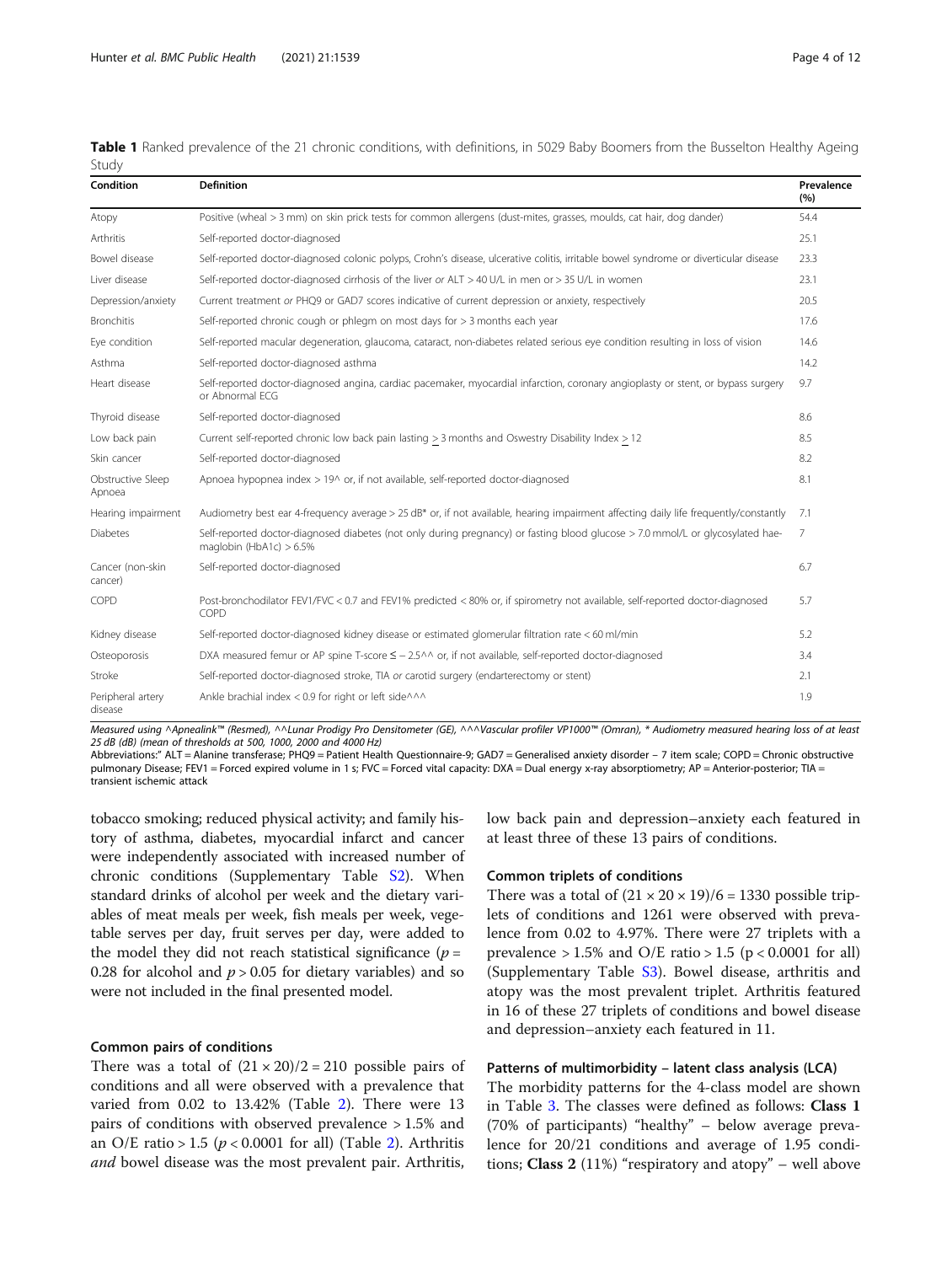<span id="page-6-0"></span>**Table 2** All pairs of conditions with prevalence  $> 1.5\%$  and observed/expected ratio  $> 1.5$  (and  $p < 0.0001$ )

| Co-occurring pairs of conditions<br>Prevalence (%) |        | O/E                                                                                                                                                                                                                                 |         |      |
|----------------------------------------------------|--------|-------------------------------------------------------------------------------------------------------------------------------------------------------------------------------------------------------------------------------------|---------|------|
| Asthma                                             | $^{+}$ | <b>COPD</b>                                                                                                                                                                                                                         | 2.41    | 2.95 |
| Depression-anxiety                                 | $^{+}$ | Low back pain                                                                                                                                                                                                                       | 3.86    | 2.21 |
| Arthritis                                          | $^{+}$ | Low back pain                                                                                                                                                                                                                       | 4.71    | 2.2  |
| <b>Bronchitis</b>                                  | $+$    | COPD                                                                                                                                                                                                                                | 1.89    | 1.86 |
| Low back pain                                      | $+$    | <b>Bronchitis</b>                                                                                                                                                                                                                   | 2.66    | 1.78 |
| <b>Diabetes</b>                                    | $^{+}$ | Eye condition                                                                                                                                                                                                                       | 1.73    | 1.7  |
| <b>Diabetes</b>                                    | $^{+}$ | Liver disease                                                                                                                                                                                                                       | 2.66    | 1.66 |
| Depression-anxiety                                 | $+$    | <b>OSA</b>                                                                                                                                                                                                                          | 2.64    | 1.6  |
| Thyroid disease                                    | $^{+}$ | Arthritis                                                                                                                                                                                                                           | 3.46    | 1.59 |
| Kidney disease                                     | $^{+}$ | Depression anxiety                                                                                                                                                                                                                  | 1.67    | 1.57 |
| Liver disease                                      | $^{+}$ | <b>OSA</b>                                                                                                                                                                                                                          | 2.86    | 1.54 |
| Bowel disease                                      | $+$    | Low back pain                                                                                                                                                                                                                       | 3.02    | 1.53 |
| Bowel disease                                      | $^{+}$ | Arthritis                                                                                                                                                                                                                           | 8.81    | 1.51 |
|                                                    |        | <b>Model of the contract of the contract of the contract of the contract of the contract of the contract of the contract of the contract of the contract of the contract of the contract of the contract of the contract of the</b> | $-7201$ |      |

Note. Total prevalence of co-occurring conditions was 73%

average prevalence of asthma, COPD and atopy and below average prevalence of most other conditions, with an overall average of 3.65 conditions; Class 3 (14%) "multimorbid non-cardiometabolic"– well above average prevalence of thyroid disease, bowel disease, osteoporosis, arthritis, low back pain, asthma, COPD, peripheral arterial disease, hearing impairment, bronchitis and eye conditions, with an overall average of 4.17 conditions; Class 4 (5%) "multimorbid cardio-metabolic and other" well above average prevalence of heart disease, stroke, peripheral arterial disease, diabetes, kidney disease, liver disease, bowel disease, depression–anxiety, arthritis, low back pain, sleep apnoea, asthma, bronchitis, chronic hearing impairment and eye conditions, with an overall average of 6.32 conditions.

Arthritis, low back pain, bowel disease, depression– anxiety and bronchitis feature prominently in common pairs and triplets of conditions that occur much more often than expected by chance (all triplets  $O/E > 3.9$ ) and all of these conditions have high prevalence in multi-morbid classes 3 and 4.

Asthma, COPD and atopy is a common triplet that also occurs much more often than expected by chance  $(O/E = 3.95)$  and these three conditions have high prevalence in "respiratory and atopy" class 2.

#### Characteristics of multimorbidity

#### Morbidity patterns versus number of conditions

There was a very strong association between having 0–2 conditions and being in 'healthy' class 1 (Supplementary Table [S4](#page-11-0)). Of the people with 0–2 conditions, 95% were assigned to 'healthy' class 1 and 69% of people in class 1 had 0–2 conditions. Therefore, correlates and predictors of being in 'healthy' class 1 and having 0–2 conditions are essentially the same. People with 3–6 conditions make up 46% of the total sample and were distributed across all four classes. Although there was a strong association between having 7+ conditions and being in unhealthy class 3 or 4 (94% of people with 7–13 conditions were assigned to unhealthy classes 3 and 4), the morbidity pattern was different for class 3 and class 4. Thus, amongst people with three or more conditions, the number of conditions alone was not sufficient to discern the pattern of multi-morbidity and correlates. Therefore predictors of being in class 3 and 4 may be quite different and will not necessarily be the same as correlates of the overall number of conditions.

#### Characteristics across assigned multimorbidity classes

Participants in the multi-morbid classes 3 and 4 were, on average, 3 years older than those in classes 1 and 2 (Table [4\)](#page-8-0). Classes 1 and 2 had approximately equal numbers of men and women whereas multi-morbid class 3 had a considerable majority of females and multi-morbid class 4 a considerable majority of males. All characteristics were significantly different across classes (all  $p <$ 0.001).

#### Relationship between membership of particular multimorbidity class and participant characteristics

Multiple logistic regression of assigned membership of each class (vs class 1) identified that individuals were more likely to be classified as "respiratory and atopy" (class 2) than 'healthy' (class 1) if they were female and had family history of asthma (Table [5\)](#page-9-0).

Individuals were more likely to be classified as "multimorbid non-cardio-metabolic" (class 3) than 'healthy' (class 1) if they were female, older, had a larger waist circumference, smoked, and had a family history of asthma, myocardial infarction or cancer.

Individuals were more likely to be classified as "multimorbid cardio-metabolic and other" (class 4) than 'healthy' (class 1) if they were older, had a larger waist circumference, smoked, did less physical activity, and had a family history of asthma, diabetes and myocardial infarction.

These results confirm that predictors of being in classes 2, 3 and 4 differ and are not the same as predictors of the number of conditions.

#### **Discussion**

In this study, we have used an extensive range of clinically measured and self-reported chronic conditions and two complementary analytical approaches to describe the prevalence and patterns of multimorbidity in a community cohort of middle-aged adults. Our first approach, using single disease counts of pairs and triplets of conditions, identified that multimorbidity is prevalent and that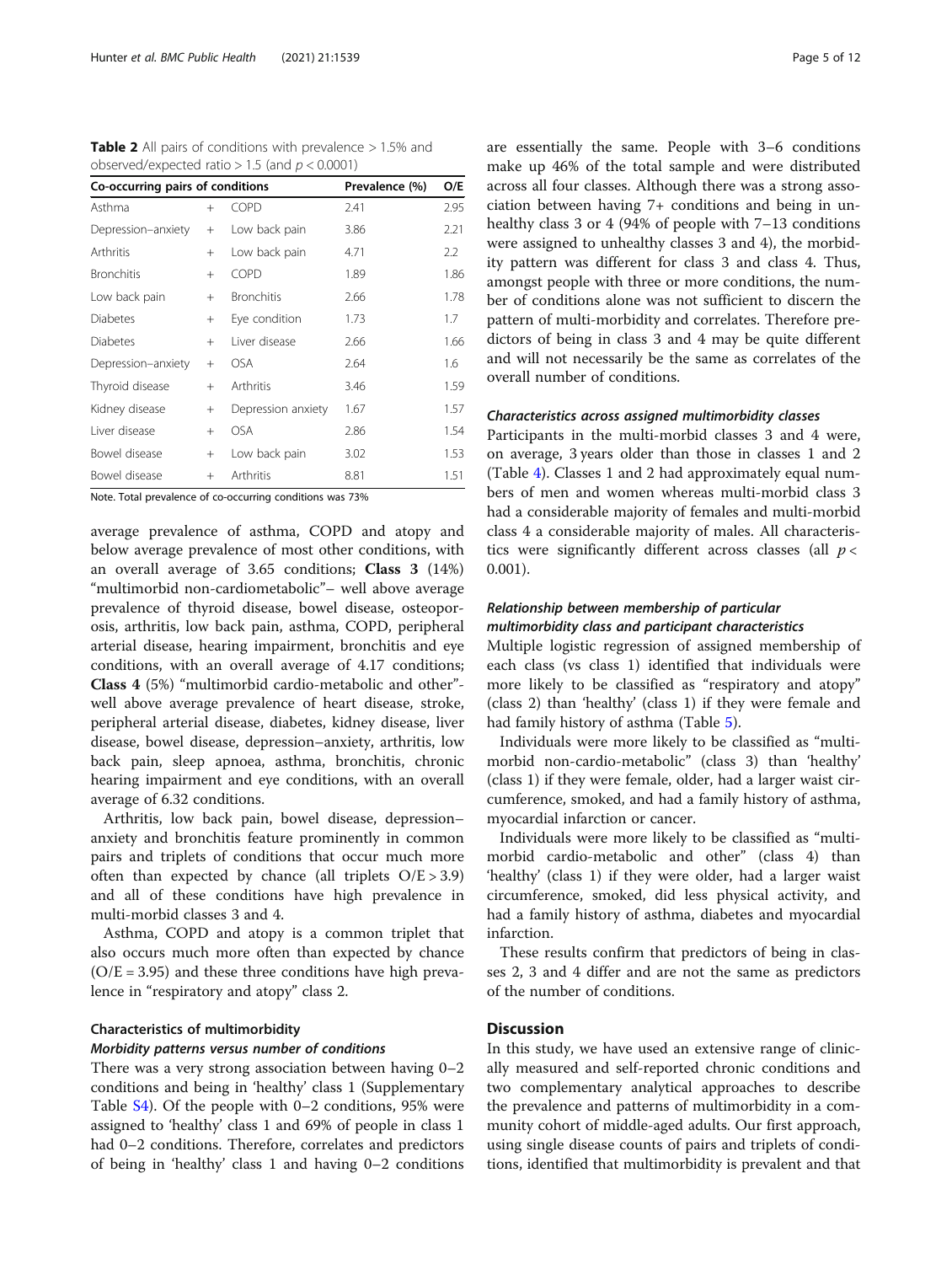|                              | <b>ALL</b>        | CLASS <sub>1</sub>            | CLASS <sub>2</sub>                        | CLASS <sub>3</sub>                    | CLASS 4                                    |
|------------------------------|-------------------|-------------------------------|-------------------------------------------|---------------------------------------|--------------------------------------------|
|                              | $(N = 5029)$      | Relatively<br>healthy         | <b>Predominant respiratory</b><br>& atopy | Multi-morbid non-cardio-<br>metabolic | Multi-morbid cardio-metabolic<br>and other |
| Number assigned to<br>class  | 5029<br>$(100\%)$ | 3541 (70.4%)                  | 529 (10.5%)                               | 691 (13.7%)                           | 268 (5.3%)                                 |
| Mean number of<br>conditions | 2.75              | 1.95                          | 3.65                                      | 4.77                                  | 6.32                                       |
| Condition                    | (%)               | Prevalence Probability<br>(%) | Probability<br>(%)                        | Probability<br>(%)                    | Probability<br>(%)                         |
| Atopy                        | 54.4              | 52.3                          | 82.0                                      | 40.8                                  | 62.7                                       |
| Arthritis                    | 25.1              | 13.3                          | 24.6                                      | 77.1                                  | 48.1                                       |
| Bowel disease                | 23.3              | 16.5                          | 21.9                                      | 54.1                                  | 35.4                                       |
| Liver disease                | 23.1              | 21.9                          | 23.3                                      | 15.8                                  | 57.5                                       |
| Depression/anxiety           | 20.5              | 13.3                          | 14.7                                      | 54.6                                  | 38.4                                       |
| <b>Bronchitis</b>            | 17.6              | 11.8                          | 20.6                                      | 37.8                                  | 36.9                                       |
| Eye condition                | 14.6              | 10.8                          | 11.9                                      | 30.4                                  | 29.1                                       |
| Asthma                       | 14.2              | 0.1                           | 99.1                                      | 14.5                                  | 32.5                                       |
| Heart disease                | 9.7               | 7.7                           | 9.1                                       | 7.4                                   | 44.0                                       |
| Thyroid disease              | 8.6               | 5.2                           | 7.6                                       | 25.8                                  | 12.3                                       |
| Low back pain                | 8.5               | 1.6                           | 4.7                                       | 37.5                                  | 32.5                                       |
| Skin cancer                  | 8.2               | 8.7                           | 4.7                                       | 8.7                                   | 6.3                                        |
| <b>OSA</b>                   | 8.1               | 5.8                           | 2.5                                       | 12.4                                  | 37.3                                       |
| Hearing impairment           | 7.1               | 6.0                           | 3.6                                       | 11.6                                  | 16.4                                       |
| <b>Diabetes</b>              | 7.0               | 4.2                           | 0.0                                       | 4.3                                   | 64.6                                       |
| Non skin cancer              | 6.7               | 5.0                           | 6.2                                       | 14.2                                  | 10.8                                       |
| COPD                         | 5.7               | 2.7                           | 19.3                                      | 8.4                                   | 13.1                                       |
| Kidney disease               | 5.2               | 3.4                           | 2.6                                       | 10.0                                  | 20.9                                       |
| Osteoporosis                 | 3.4               | 2.7                           | 4.2                                       | 7.7                                   | 0.4                                        |
| Stroke                       | 2.1               | 0.9                           | $0.8\,$                                   | 2.5                                   | 20.1                                       |
| Peripheral artery<br>disease | 1.9               | 1.2                           | 1.5                                       | 1.6                                   | 12.3                                       |

<span id="page-7-0"></span>

|  | Table 3 Morbidity characteristics of individuals assigned to Classes of multimorbidity |  |
|--|----------------------------------------------------------------------------------------|--|
|--|----------------------------------------------------------------------------------------|--|

some combinations of conditions occur more frequently than expected by chance. Our second approach, using LCA, identified four unbiased classes of multimorbidity, with differences in membership of each class characterised by both higher probability of the number of chronic conditions and a clinically-distinct groupings of conditions. The predictors of chronic disease load (number of conditions) differed from those of patterns of multimorbidity.

Using single disease counts, we showed that, although the majority (73%) of adults in this cohort had two or more chronic conditions, the overall prevalence of specific combinations of disease was relatively low. The most prevalent pair (atopy and arthritis) had a prevalence of just over 13% and the most prevalent triplet (arthritis, bowel disease and atopy) was observed in under 5% of the cohort. By calculating O/E prevalence ratios, we were able to identify combinations of disease

that occurred more frequently than expected by chance. Some of the combinations identified in this cohort have obvious pathological links or are well known to co-exist clinically. Asthma and COPD either as a pair, or along with atopy in a triplet, were combinations with high O/E ratios and point towards well-documented inflammatory links between allergy and respiratory function. Although we mainly used spirometry to define COPD, the appearance of this condition alongside asthma may point towards overlap of symptoms or diagnostic mislabelling and highlights the need for further research into how these conditions might be better characterised [\[37](#page-12-0)].

Arthritis, bowel disease and low back pain were the most common conditions appearing in highest ranked O/E combinations alongside depression-anxiety. Arthritis featured in 60% of the highest-ranking triplets of conditions and bowel disease and depression-anxiety featured in 40%. Depression-anxiety featured in over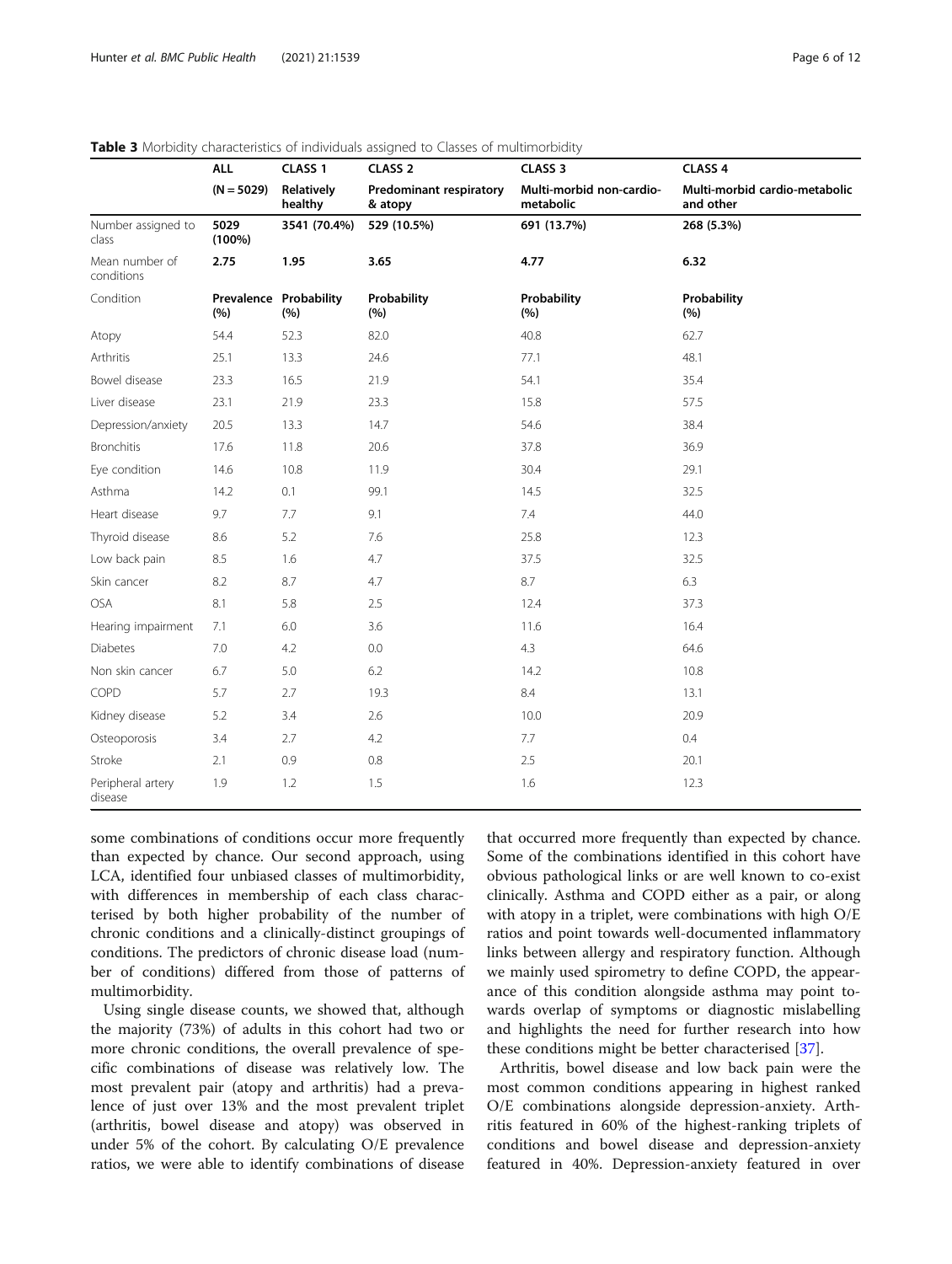|                                                                    | <b>ALL</b>      | Class 1               | Class <sub>2</sub>                   | Class 3                              | Class 4                                      |                 |
|--------------------------------------------------------------------|-----------------|-----------------------|--------------------------------------|--------------------------------------|----------------------------------------------|-----------------|
|                                                                    |                 | Relatively<br>healthy | Predominantly<br>respiratory & atopy | Multi-morbid non-<br>cardiometabolic | Multi-morbid<br>cardiometabolic and<br>other |                 |
| Characteristic                                                     | $(n =$<br>5029) | $(n = 3541)$          | $(n = 529)$                          | $(n = 691)$                          | $(n = 268)$                                  | $P -$<br>value* |
| Age (mean years)                                                   | 58.0            | 57.5                  | 57.1                                 | 60.2                                 | 61.0                                         | $\,<$<br>0.001  |
| Sex (Female, %)                                                    | 54.8            | 52                    | 61                                   | 73                                   | 36                                           | $\,<$<br>0.001  |
| Waist circumference (mean cm)                                      | 92.2            | 91.0                  | 90.8                                 | 93.3                                 | 108.6                                        | $\,<$<br>0.001  |
| Tobacco smoking:                                                   |                 |                       |                                      |                                      |                                              |                 |
| Never (%)                                                          | 47              | 48                    | 49                                   | 43                                   | 35                                           |                 |
| Former (%)                                                         | 43              | 43                    | 43                                   | 41                                   | 51                                           |                 |
| Current < 15 cigarettes per day (%)                                | $\overline{4}$  | $\overline{4}$        | 3                                    | $\overline{7}$                       | 4                                            | $\,<$<br>0.001  |
| Current 15 cigarettes per day (%)                                  | 6               | 5                     | 5                                    | 9                                    | 9                                            |                 |
| Moderate/vigorous physical activity<br>(mean total hours per week) | 9.5             | 10.1                  | 9.0                                  | 7.8                                  | 7.4                                          | $\lt$<br>0.001  |
| Alcohol consumption (mean total<br>glasses per week)               | 11.5            | 11.9                  | 10.9                                 | 9.7                                  | 12.1                                         | 0.001           |
| First degree relatives <sup>#</sup> with:                          |                 |                       |                                      |                                      |                                              |                 |
| Asthma                                                             | 0.34            | 0.29                  | 0.59                                 | 0.37                                 | 0.39                                         | $\,<$<br>0.001  |
| Diabetes                                                           | 0.37            | 0.34                  | 0.36                                 | 0.42                                 | 0.61                                         | $\,<$<br>0.001  |
| Myocardial infarct                                                 | 0.5             | 0.47                  | 0.44                                 | 0.62                                 | 0.69                                         | $\,<$<br>0.001  |
| Cancer (any type)                                                  | 0.86            | 0.82                  | 0.84                                 | 1.03                                 | 0.91                                         | $\,<$<br>0.001  |

#### <span id="page-8-0"></span>Table 4 Comparison of participant characteristics across assigned multimorbidity classes

\* P-value from chi-square test for categorical characteristic or from ANOVA for quantitative characteristic

# Condition reported in biological mother, father, brother(s), sister(s) – mean number

one-third of all triplets identified and was highly prevalent among LCA Class 4 with the highest condition load. Depression is a common feature of multimorbidity [[38](#page-12-0)] and has been associated with a range of chronic conditions including cardiac disease, stroke, loss of hearing, loss of vision, and chronic lung diseases such as asthma and COPD [[39,](#page-12-0) [40](#page-12-0)]. In our study, depression-anxiety often featured in combination with arthritis, back pain and bowel disease. Previous studies have shown high prevalence of depression and anxiety in inflammatory bowel disorders such as ulcerative colitis and Crohn's disease [[41,](#page-12-0) [42\]](#page-12-0). Depression is also a common comorbid feature in different arthritis subtypes [[43\]](#page-12-0) and can worsen both the severity of and disability caused by chronic low back pain [[44](#page-12-0)]. As depression is a treatable illness, a rational approach may be to screen for and treat comorbid depression in patients presenting with these patterns of multimorbidity.

Other combinations of disease identified in our study may point towards shared aetiologies. The high co-

occurrence of arthritis with bowel disease has been described in previous studies and was a common combination identified in both our disease counts (7/27 triplets) and occurred in high prevalence in LCA Classes 3 and 4 [[45,](#page-12-0) [46](#page-13-0)]. Previous studies have suggested changes in gut bacteria as potentially implicated in the development of joint inflammation, or alternatively recruitment of gut lymphocytes or activated macrophages in joint inflammation [[47\]](#page-13-0).

Common risk factors such as obesity, tobacco smoking, physical inactivity, and family history may underlie some of these patterns, yet predictors of latent class membership showed distinct differences. Our analysis of the lifestyle factors underlying class membership or the number of chronic conditions did not find alcohol consumption or diet variables (data not shown) to be significant variables.

#### LCA patterns

The largest disease burden was evident in Classes 3 and 4, which together comprised around 20% of the cohort.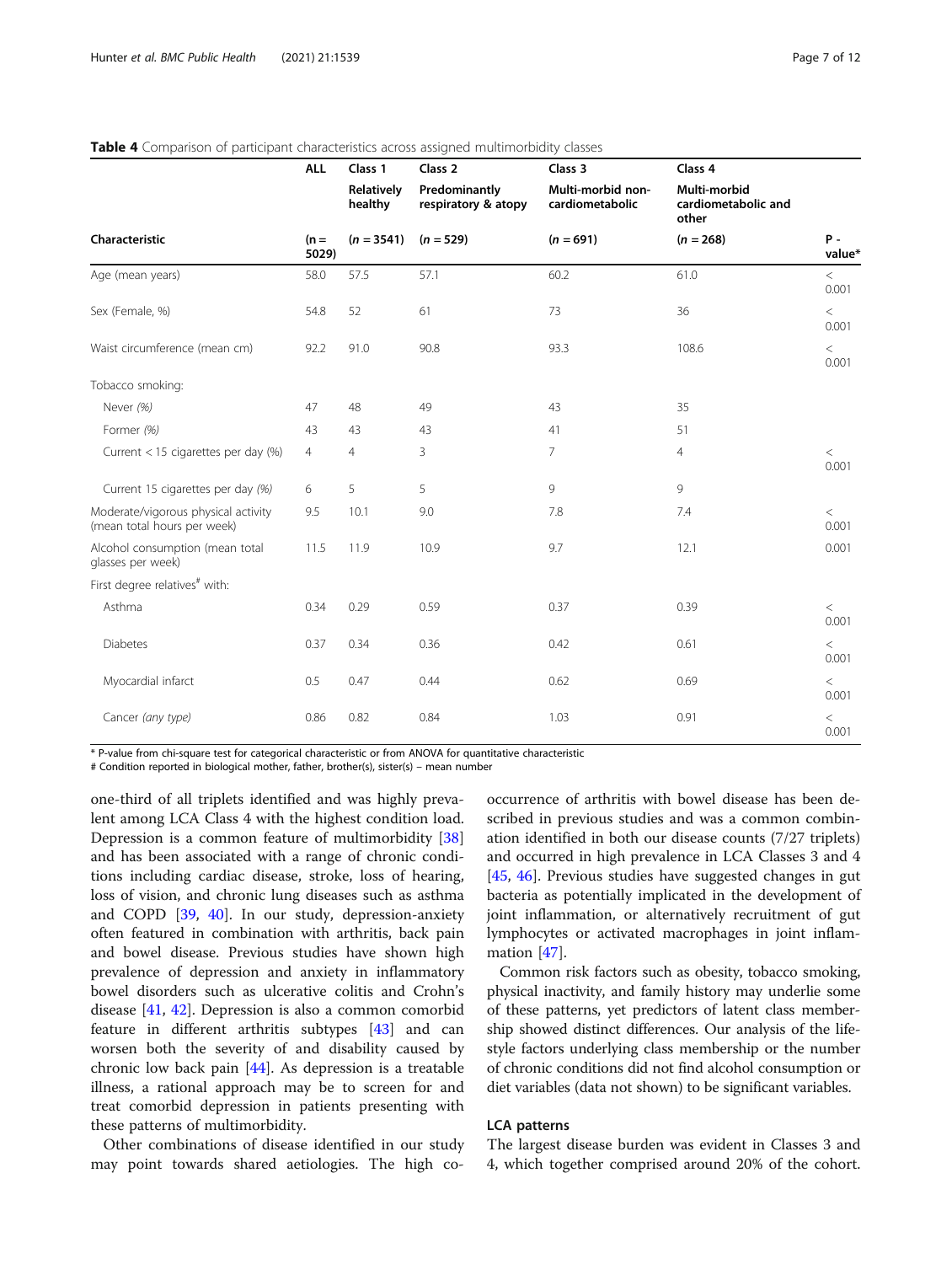<span id="page-9-0"></span>

| Comparison                                             | Class 2 vs Class 1          |         | Class 3 vs Class 1          |          | Class 4 vs Class 1          |          |
|--------------------------------------------------------|-----------------------------|---------|-----------------------------|----------|-----------------------------|----------|
| Characteristic                                         | <b>Estimated odds ratio</b> | P Value | <b>Estimated odds ratio</b> | P Value  | <b>Estimated odds ratio</b> | P Value  |
| Sex (female vs male)                                   | 1.409                       | 0.0023  | 3.227                       | < 0.0001 | 1.076                       | 0.6511   |
| Age (per year)                                         | 0.996                       | 0.6518  | 1.089                       | < 0.0001 | 1.113                       | < 0.0001 |
| Waist circumference (per cm)                           | 1.006                       | 0.1275  | 1.026                       | < 0.0001 | 1.097                       | < 0.0001 |
| Tobacco smoking                                        |                             |         |                             |          |                             |          |
| Current 15 cigs/day vs never                           | 0.982                       | 0.9370  | 3.382                       | < 0.0001 | 3.216                       | < 0.0001 |
| Current $<$ 15 cigs/day vs never                       | 0.816                       | 0.4383  | 2.527                       | < 0.0001 | 1.915                       | 0.0737   |
| Former smoker vs Never smoked                          | 0.959                       | 0.6769  | 1.084                       | 0.3951   | 1.228                       | 0.1869   |
| Weekly moderate/vigorous physical<br>activity (per hr) | 0.995                       | 0.2739  | 0.993                       | 0.0703   | 0.986                       | 0.0251   |
| First degree relative with:                            |                             |         |                             |          |                             |          |
| Asthma                                                 | 1.834                       | < .0001 | 1.189                       | 0.0139   | 1.335                       | 0.0080   |
| <b>Diabetes</b>                                        | 0.981                       | 0.8029  | 1.076                       | 0.2792   | 1.437                       | 0.0001   |
| Myocardial infarct                                     | 0.882                       | 0955    | 1.141                       | 0.0293   | 1.291                       | 0.0065   |
| Cancer (any)                                           | 0.999                       | 0.9790  | 1.237                       | < 0.0001 | 1.061                       | 0.4747   |

Individuals assigned to Class 3 multi-morbid noncardiometabolic had an average of over 4 chronic conditions and showed a higher probability of musculoskeletal conditions (arthritis, low back pain and osteoporosis); conditions resulting in sensory deficits (hearing impairment and eye conditions); and non-cardiovascular conditions including bowel, thyroid and kidney diseases. Individuals in this category were more likely to be female (73%) and older than those in classes 1 and 2. While only 5% of the cohort was assigned to Class 4, this class was 64% male and had the highest disease load with an average of six co-occurring chronic conditions. Cardiometabolic conditions including heart disease, diabetes, stroke, and peripheral artery disease along with liver disease and sleep apnoea were highly prevalent in this group. Individuals in Class 4 were much more likely to be male, older and obese.

Similar to the findings for common pairs and triplets, Class 2 was characterised by above-average prevalence of respiratory and allergy conditions but did not significantly differ from Class 1 (relatively healthy) in terms of age, obesity or smoking status. This is interesting because this class shows a distinct clustering of multimorbidity that was not associated with increased age (the average age was lower in this group compared with Classes 3 and 4) or with behavioural risk factors related to poor lung function, such as smoking and excess abdominal fat (compared with Class 1). Family history of asthma was a significant predictor of membership of this group, perhaps highlighting a strong genetic and early life component underlying this pattern of multimorbidity.

Comparing our findings with previous studies that identify multimorbidity patterns is difficult due to the heterogeneity in the populations and age-ranges sampled, disease type and number of conditions included, as well as variation in data sources and analytical methods. Nonetheless a systematic review of 14 studies on nonrandom patterns of multimorbidity provides support for three broad categories consisting of cardiovascular and metabolic diseases, musculoskeletal disorders and mental health disorders [\[27\]](#page-12-0). Using disease counts, similar patterns have been described in Australian samples. Britt et al. found that arthritis, chronic back pain and depression-anxiety conditions were the most prevalent combinations of conditions, along with vascular disease, in older primary-care patients [[20](#page-12-0)]. Holden et al. used exploratory factor analysis to describe patterns and identified a dominant group with arthritis and irritable bowel disease [\[17](#page-12-0)].

Relatively few published studies have employed LCA to describe multimorbidity classes in general population samples. An Australian study of over 4500 adults with mean age of 69 years included 11 self-reported disease conditions resulting in four multimorbidity LCA classes [[18\]](#page-12-0). Similar to our findings, the majority of the study sample (> 55%) were assigned to a minimally diseased ('healthy') group. The remainder were assigned to groups characterised by dominant presence of either: arthritis and asthma and depression–anxiety; high blood pressure *and* diabetes, or; cancer *and* heart disease *and* stroke. The clustering of conditions in that study was largely consistent across the multiple analytical techniques employed, which included pair/triplet disease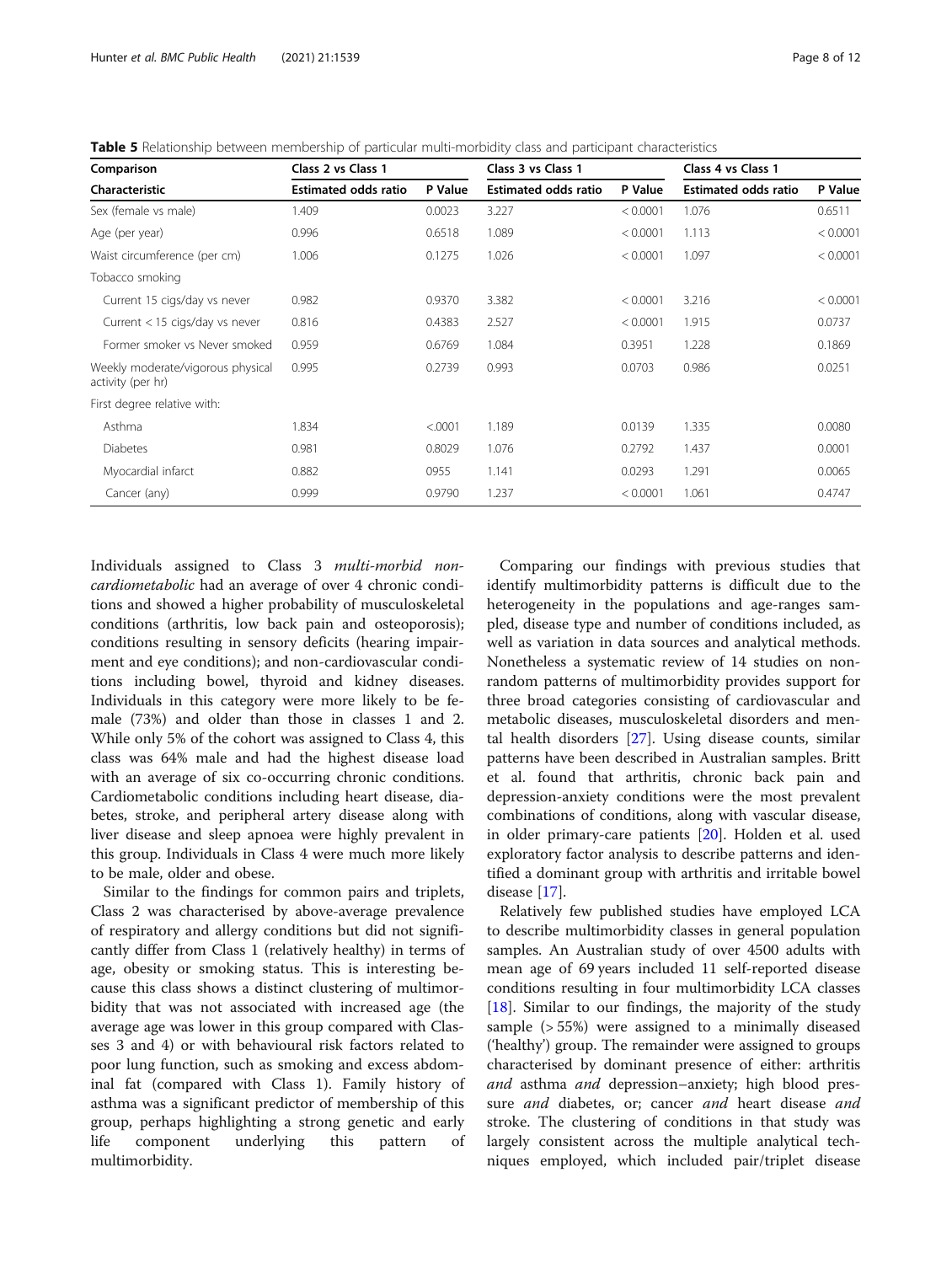combinations and cluster analyses. While we identified broadly similar combinations of conditions and clusters in our study sample, it is likely that inclusion of more conditions in our analyses resulted in a distinct grouping of cardio-metabolic conditions that included diabetes, heart disease and stroke into a single class (Class 4). A study using 15 self-reported conditions in over 160,000 Danish citizens with mean age 47 years, identified seven classes of multimorbidity, three of which were similar to those identified in our analyses [[21\]](#page-12-0). These include a distinct "musculoskeletal class" characterised by high probability of arthritis, osteoporosis and back injuries; a "complex cardio-metabolic disorders" class with high probability of diabetes, heart disease and stroke, similar to our Class 4; and a third class termed "asthma–allergy", similar to our Class 2 but which did not include COPD.

A US study of over 14,000 adults aged over 65 years used 13 self-reported conditions identified six latent multimorbidity classes [[36](#page-12-0)]. Only one-third were assigned to a "Minimal disease" group and the remainder spread between groups characterised by vascular, non-vascular, cardio-stroke-cancer or neurological disease, and a 'Very sick' group with above average prevalence of all conditions. These findings differ from our study in that we found distinct differences between predictors of class membership and number of diseases, and that the majority of our sample (70%) fell within a relatively healthy (minimal disease) group, the latter of which may be explained by the overall younger age of our cohort.

Comparing the patterns of multimorbidity identified in our study and others conducted in high income countries, with patterns identified in low-middle income countries is difficult given the different nature of disease burden and the limited availability of studies. Nonetheless a recent LCA analysis in cohorts from both low and high income countries identified three classes, two of which labelled "cardio-metabolic" and "healthy" were similar to those found in our study and others [[27,](#page-12-0) [48\]](#page-13-0). However the proportion of individuals in each of the multimorbidity classes differed across regions highlighting the difficulties in comparing multimorbidity burden and patterns across different socio-economic and epidemiological settings.

#### Strengths

The strengths of our study include a high participation and completion rate in a moderately large communitydwelling cohort, assessed at an age where chronic disease load often begins to manifest. By using a large number of conditions (over 50% of which were defined by physical or biochemical clinical measure or validated instrument score) and including those conditions that are current and chronic (long-lasting symptoms and likely to impact on daily activities) we have captured a comprehensive range of conditions of ageing that have not been able to be included in previous studies of multimorbidity.

#### Limitations

Our sample was drawn from a regional urban community; however the cohort was similar on a number of key health indicators to the general Australian population. Current medication use, although available, was not included in the definition or criteria for any of the conditions so as to avoid potential misclassification errors that may arise from off-label prescribing or under-reporting. Without an objective clinical marker for arthritis (similar to other studies), we have relied on self-reported doctor diagnosis, but we used validated instrument scores to capture musculoskeletal conditions including low back pain and a wide range of gastrointestinal disorders in our definition of bowel disease, some of which have not often been included in previous studies of multimorbidity patterns [\[32\]](#page-12-0).

When defining multimorbidity, "health conditions" may include diseases, risk factors or symptoms. The present analysis has included predominantly conditions that are diseases or symptoms. We therefore did not include conditions such as obesity or hypertension. While hypertension can be considered a cardiovascular condition, it was not included in this analysis because of its very strong risk factor association with stroke, heart disease, kidney disease and diabetes and is thus a somewhat redundant aspect of the cardio-metabolic profile and patterns identified. Decisions on what to include when defining multimorbidity depend on the purpose of the definition, e.g. assessing effects on perceived future risk, or effects on current function and disability, or effects on health care costs [\[48](#page-13-0)]. The present study aimed at examining how diseases and symptoms co-occurred and might be predicted.

#### Conclusion

Our findings indicate that multimorbidity is common among middle-aged adults and some conditions cooccur in clinically distinct patterns and at higher prevalence than expected by chance. The identification of non-random patterns of multimorbidity may guide further mechanistic studies into shared biological and environmental causes of co-occurring conditions of ageing. As the Busselton Healthy Ageing Study is designed as a longitudinal survey, the conduct of future phases and analyses will track and relate patterns of multimorbidity to prevalent and incident cognitive and physical disability and use of healthcare resources. The findings of these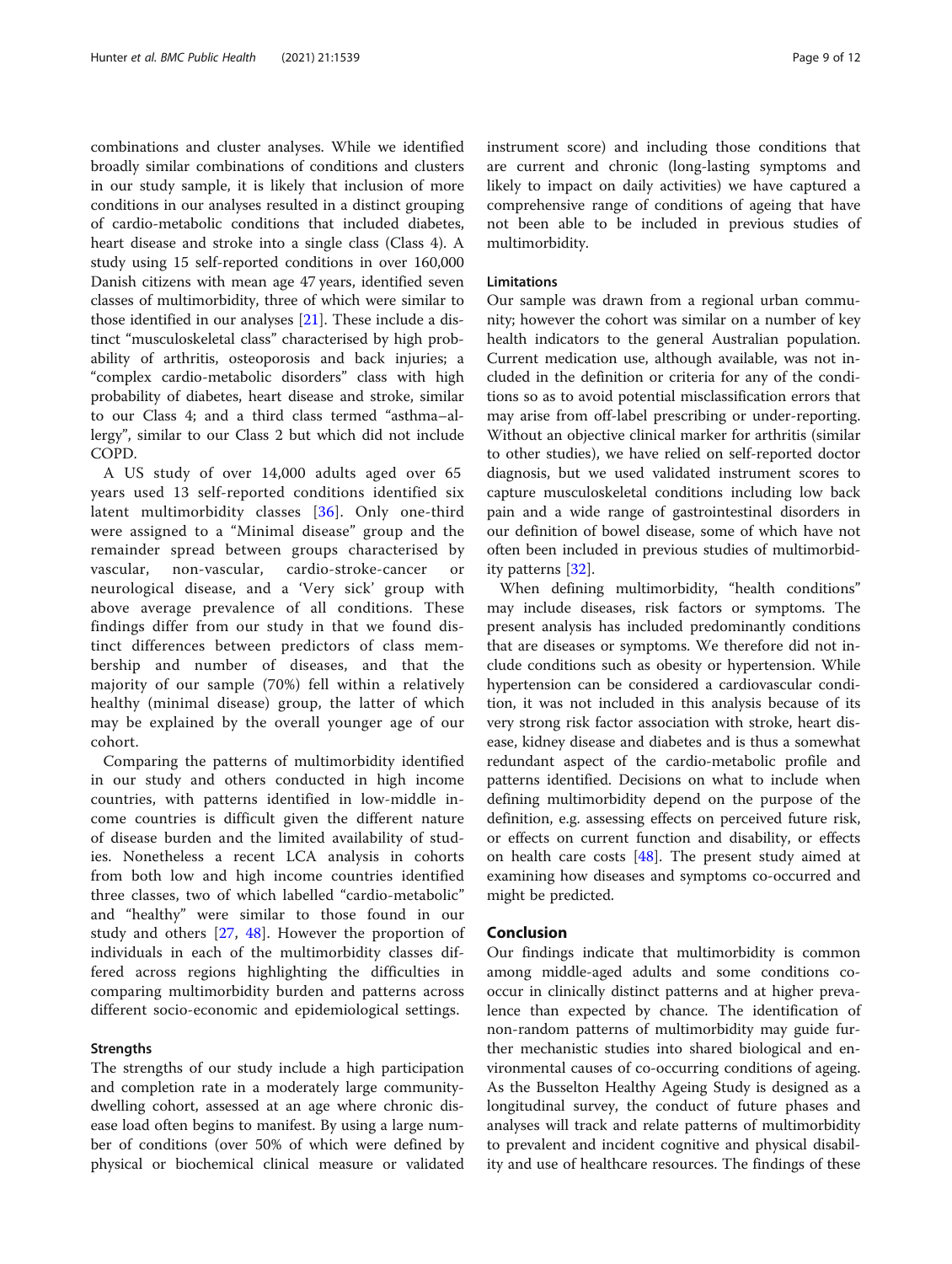#### <span id="page-11-0"></span>Abbreviations

AP: Anterior-posterior; ABI: Ankle-Brachial Index; AIC: Akaike Information Criterion; ALT: Alanine transferase; ANOVA: Analysis of variance; BHAS: Busselton Healthy Ageing Study; BIC: Bayesian Information Criterion; cm: centimetre; COPD: Chronic obstructive pulmonary disease; dB: decibels; DXA: Dual energy x-ray absorptiometry; ECG: electrocardiogram; FEV1: Forced expired volume in 1 s; FVC: Forced vital capacity; GAD7: Generalised anxiety disorder – 7 item scale; HbA1c: glycated haemoglobin; Hz: Hertz; LCA: Latent Class Analysis; ml/min: millilitres per minute; mm: millimetre; mmol/ L: millimoles per litre; O/E: Observed/expected; PHQ9: Patient Health Questionnaire-9; SD: Standard deviation; TIA: Transient ischemic attack; U/ L: Units per litre

#### Supplementary Information

The online version contains supplementary material available at [https://doi.](https://doi.org/10.1186/s12889-021-11578-y) [org/10.1186/s12889-021-11578-y](https://doi.org/10.1186/s12889-021-11578-y).

Additional file 1. Supplementary File 1. BHAS Phase 1 Questionnaire 2010–2015.

Additional file 2. Supplementary File 2. Statistical Supplement. Latent Class Analysis method.

Additional file 3. Supplementary Table S1. Mean, median and maximum number of conditions by gender and demographic groups.

Additional file 4. Supplementary Table S2. Relationship between

number of conditions and participant characteristics.

Additional file 5 Supplementary Table S3. All triplets of conditions with prevalence  $> 1.5\%$  and observed/expected (O/E) ratio  $> 1.5$  (and  $p$  value< 0.0001).

Additional file 6. Supplementary Table S4. Morbidity patterns and number of conditions. Number of participants with each number of conditions and percentage within each morbidity pattern.

#### Acknowledgements

The Busselton Healthy Ageing Study is supported by grants from the Government of Western Australia (Department of Jobs, Tourism, Science and Innovation), the Commonwealth Government (Department of Health), the City of Busselton and from private donations to the Busselton Population Medical Research Institute. Assays and consumables used in the baseline survey and assessments were generously provided by Pathwest, Stallergenes, Resmed and BD Biosciences. The authors wish to thank Mark Divitini and Kashif Mukhtar and the BPMRI Busselton Health Study Centre staff and volunteers for survey operations. We thank the Western Australian Country Health Service for infrastructure support, and the BPMRI Community Advisory Committee and the people of Busselton for their participation.

#### Authors' contributions

MH, MK, BM, JH, KM, JB, DH, JH, RN, RB, LS, JW, KZ, DB, RE, TD, DM & AJ contributed to the study conception, design and interpretation of data. Data acquisition, preparation and analysis were performed by MH, KM and MK, respectively. The first draft of the manuscript was written by MH, MK and AJ and all authors commented on previous versions of the manuscript. All authors read and approved the final manuscript.

#### Funding

Data collection and research assistant salary costs in the Busselton Healthy Ageing Study were supported by grants from the Government of Western Australia (Department of Jobs, Tourism, Science and Innovation), the Commonwealth Government (Department of Health), the City of Busselton and from private donations to the Busselton Population Medical Research Institute. The funders had no role in study design, data collection and analysis, decision to publish or preparation of the manuscript.

#### Availability of data and materials

Data is available by application to the Busselton Population Medical Research Institute.

#### Declarations

#### Ethics approval and consent to participate

Ethical approval for this study was obtained from the Human Research Ethics Committee of the University of Western Australia (RA/4/1/2203). The study was performed in accordance with the ethical standards as laid down in the 1964 Declaration of Helsinki. Written informed consent was obtained from all individual participants included in the study.

#### Consent for publication

Not Applicable.

#### Competing interests

The authors have no competing interests to declare that are relevant to the content of this article.

#### Author details

<sup>1</sup>Busselton Population Medical Research Institute Inc, Nedlands, WA 6009, Australia. <sup>2</sup>School of Population and Global Health, The University of Western Australia, Crawley, WA 6009, Australia. <sup>3</sup>BPMRI Busselton Health Study Centre, PO Box 659, Busselton, Western Australia 6280. <sup>4</sup>PathWest Laboratory Medicine of WA, QEII Medical Centre, Nedlands, WA 6009, Australia. 5 Department of Pulmonary Physiology and Sleep Medicine, Sir Charles Gairdner Hospital, Nedlands, WA 6009, Australia. <sup>6</sup>Faculty of Health and Medical Sciences, Medical School, University of Western Australia, Crawley 6009, Australia. <sup>7</sup> Exercise Medicine Research Institute, Edith Cowan University, Joondalup, WA 6027, Australia. <sup>8</sup>School of Psychological Science, University of Western Australia, Perth, WA 6083, Australia. <sup>9</sup>School of Physiotherapy and Exercise Science, Curtin University, Bentley, WA 6845, Australia. <sup>10</sup>Department of Endocrinology and Diabetes, Sir Charles Gairdner Hospital, Nedlands, WA 6009, Australia. <sup>11</sup>Ear Science Institute Australia, Subiaco, WA 6008, Australia.<br><sup>12</sup>Ear Sciences Centre, The University of Western Australia, Crawley, WA, Australia. 13Department of Speech Language Pathology and Audiology, University of Pretoria, Pretoria, South Africa. 14Medical School, University of Western Australia, Fremantle Hospital, Fremantle, WA 6959, Australia. <sup>15</sup>Centre for Ophthalmology and Visual Science, University of Western Australia, Lions Eye Institute, Perth, Australia.

#### Received: 27 January 2021 Accepted: 30 July 2021 Published online: 11 August 2021

#### References

- Johnston MC, Crilly M, Black C, Prescott GJ, Mercer SW. Defining and measuring multimorbidity: a systematic review of systematic reviews. Eur J Pub Health. 2019;29(1):182–9. [https://doi.org/10.1093/eurpub/cky098.](https://doi.org/10.1093/eurpub/cky098)
- 2. Chandraratne NK, Pathirathna K, Harrison C, Siriwardena AN. A comparison of policies and guidelines related to multimorbidity in the UK, Australia and Sri Lanka. Aust J Gen Pract. 2018;47(1–2):14–9. [https://doi.org/10.31128/AFP-](https://doi.org/10.31128/AFP-09-17-4346)[09-17-4346](https://doi.org/10.31128/AFP-09-17-4346).
- 3. Nunes BP, Flores TR, Mielke GI, Thume E, Facchini LA. Multimorbidity and mortality in older adults: a systematic review and meta-analysis. Arch Gerontol Geriatr. 2016;67:130–8. <https://doi.org/10.1016/j.archger.2016.07.008>.
- 4. Fortin M, Bravo G, Hudon C, Lapointe L, Almirall J, Dubois MF, et al. Relationship between multimorbidity and health-related quality of life of patients in primary care. Qual Life Res. 2006;15(1):83–91. [https://doi.org/10.1](https://doi.org/10.1007/s11136-005-8661-z) [007/s11136-005-8661-z](https://doi.org/10.1007/s11136-005-8661-z).
- Barnett K, Mercer SW, Norbury M, Watt G, Wyke S, Guthrie B. Epidemiology of multimorbidity and implications for health care, research, and medical education: a cross-sectional study. Lancet. 2012;380(9836):37–43. [https://doi.](https://doi.org/10.1016/S0140-6736(12)60240-2) [org/10.1016/S0140-6736\(12\)60240-2.](https://doi.org/10.1016/S0140-6736(12)60240-2)
- 6. Fortin M, Bravo G, Hudon C, Lapointe L, Dubois MF, Almirall J. Psychological distress and multimorbidity in primary care. Ann Fam Med. 2006;4(5):417– 22. <https://doi.org/10.1370/afm.528>.
- Fabbri E, An Y, Zoli M, Tanaka T, Simonsick EM, Kitner-Triolo MH, et al. Association between accelerated multimorbidity and age-related cognitive decline in older Baltimore longitudinal study of aging participants without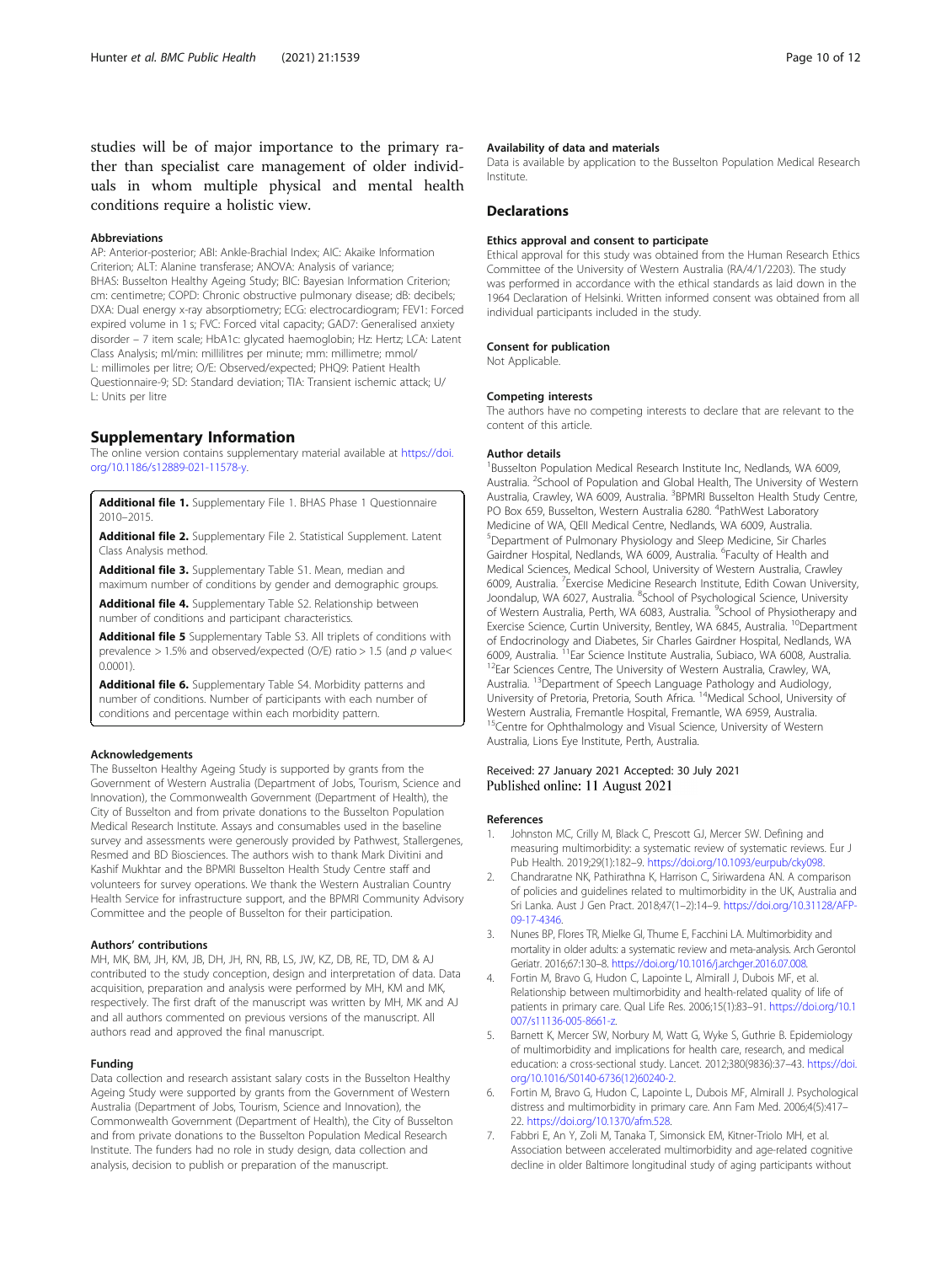<span id="page-12-0"></span>dementia. J Am Geriatr Soc. 2016;64(5):965–72. [https://doi.org/10.1111/jgs.14](https://doi.org/10.1111/jgs.14092) [092.](https://doi.org/10.1111/jgs.14092)

- 8. Sheridan PE, Mair CA, Quinones AR. Associations between prevalent multimorbidity combinations and prospective disability and self-rated health among older adults in Europe. BMC Geriatr. 2019;19(1):198. [https://](https://doi.org/10.1186/s12877-019-1214-z) [doi.org/10.1186/s12877-019-1214-z.](https://doi.org/10.1186/s12877-019-1214-z)
- Vogel I, Miksch A, Goetz K, Ose D, Szecsenyi J, Freund T. The impact of perceived social support and sense of coherence on health-related quality of life in multimorbid primary care patients. Chronic Illn. 2012;8(4):296–307. <https://doi.org/10.1177/1742395312445935>.
- 10. Troelstra SA, Straker L, Harris M, Brown S, van der Beek AJ, Coenen P. Multimorbidity is common among young workers and related to increased work absenteeism and presenteeism: results from the population-based Raine study cohort. Scand J Work Environ Health. 2020;46(2):218–27. [https://](https://doi.org/10.5271/sjweh.3858) [doi.org/10.5271/sjweh.3858](https://doi.org/10.5271/sjweh.3858).
- 11. Abebe F, Schneider M, Asrat B, Ambaw F. Multimorbidity of chronic noncommunicable diseases in low- and middle-income countries: A scoping review. J Comorb. 2020;10:2235042X20961919.
- 12. Muth C, Blom JW, Smith SM, Johnell K, Gonzalez-Gonzalez AI, Nguyen TS, et al. Evidence supporting the best clinical management of patients with multimorbidity and polypharmacy: a systematic guideline review and expert consensus. J Intern Med. 2019;285(3):272–88. [https://doi.org/10.1111/joim.12](https://doi.org/10.1111/joim.12842) [842.](https://doi.org/10.1111/joim.12842)
- 13. Kernick D, Chew-Graham CA, O'Flynn N. Clinical assessment and management of multimorbidity: NICE guideline. Br J Gen Pract. 2017; 67(658):235–6. [https://doi.org/10.3399/bjgp17X690857.](https://doi.org/10.3399/bjgp17X690857)
- 14. National Institute for Health and Care Excellence. Multimorbidity: clinical assessment and management. NICE guideline [NG56]. 2016. [https://www.](https://www.nice.org.uk/guidance/ng56) [nice.org.uk/guidance/ng56](https://www.nice.org.uk/guidance/ng56). Accessed 10 July 2020.
- 15. Nadeeka KC, Pathirathna K, Christopher H, Siriwardena AN. A comparison of policies and guidelines. Austr J Gen Pract. 2018;47(1–2):14–9.
- 16. Fortin M, Stewart M, Poitras ME, Almirall J, Maddocks H. A systematic review of prevalence studies on multimorbidity: toward a more uniform methodology. Ann Fam Med. 2012;10(2):142–51. [https://doi.org/10.1370/a](https://doi.org/10.1370/afm.1337) [fm.1337](https://doi.org/10.1370/afm.1337).
- 17. Holden L, Scuffham PA, Hilton MF, Muspratt A, Ng SK, Whiteford HA. Patterns of multimorbidity in working Australians. Popul Health Metrics. 2011;9(1):15. <https://doi.org/10.1186/1478-7954-9-15>.
- 18. Islam MM, Valderas JM, Yen L, Dawda P, Jowsey T, McRae IS. Multimorbidity and comorbidity of chronic diseases among the senior Australians: prevalence and patterns. PLoS One. 2014;9(1):e83783. [https://doi.org/10.13](https://doi.org/10.1371/journal.pone.0083783) [71/journal.pone.0083783.](https://doi.org/10.1371/journal.pone.0083783)
- 19. Walker AE. Multiple chronic diseases and quality of life: patterns emerging from a large national sample, Australia. Chronic Illn. 2007;3(3):202–18. <https://doi.org/10.1177/1742395307081504>.
- 20. Britt HC, Harrison CM, Miller GC, Knox SA. Prevalence and patterns of multimorbidity in Australia. Med J Aust. 2008;189(2):72–7. [https://doi.org/10.](https://doi.org/10.5694/j.1326-5377.2008.tb01919.x) [5694/j.1326-5377.2008.tb01919.x](https://doi.org/10.5694/j.1326-5377.2008.tb01919.x).
- 21. Larsen FB, Pedersen MH, Friis K, Glümer C, Lasgaard M. A Latent Class Analysis of Multimorbidity and the Relationship to Socio-Demographic Factors and Health-Related Quality of Life. A National Population-Based Study of 162,283 Danish Adults. PLoS One. 2017;12(1):e0169426.
- 22. Diederichs C, Berger K, Bartels DB. The measurement of multiple chronic diseases--a systematic review on existing multimorbidity indices. J Gerontol A Biol Sci Med Sci. 2011;66(3):301–11.
- 23. Huntley AL, Johnson R, Purdy S, Valderas JM, Salisbury C. Measures of multimorbidity and morbidity burden for use in primary care and community settings: a systematic review and guide. Ann Fam Med. 2012; 10(2):134–41. [https://doi.org/10.1370/afm.1363.](https://doi.org/10.1370/afm.1363)
- 24. Nicholson K, Almirall J, Fortin M. The measurement of multimorbidity. Health Psychol. 2019;38(9):783–90. <https://doi.org/10.1037/hea0000739>.
- 25. Fortin M, Haggerty J, Sanche S, Almirall J. Self-reported versus health administrative data: implications for assessing chronic illness burden in populations. A cross-sectional study. CMAJ Open. 2017;5(3):E729–E33. [https://doi.org/10.9778/cmajo.20170029.](https://doi.org/10.9778/cmajo.20170029)
- 26. Lujic S, Simpson JM, Zwar N, Hosseinzadeh H, Jorm L. Multimorbidity in Australia: comparing estimates derived using administrative data sources and survey data. PLoS One. 2017;12(8):e0183817. [https://doi.org/10.1371/](https://doi.org/10.1371/journal.pone.0183817) [journal.pone.0183817](https://doi.org/10.1371/journal.pone.0183817).
- 27. Prados-Torres A, Calderón-Larrañaga A, Hancco-Saavedra J, Poblador-Plou B, van den Akker M. Multimorbidity patterns: a systematic review. J Clin Epidemiol. 2014;67(3):254–66. [https://doi.org/10.1016/j.jclinepi.2013.09.021.](https://doi.org/10.1016/j.jclinepi.2013.09.021)
- 28. Bastian LA, Brandt CA, Justice AC. Measuring multimorbidity: a risky business. J Gen Intern Med. 2017;32(9):959–60. [https://doi.org/10.1007/s11](https://doi.org/10.1007/s11606-017-4110-2) [606-017-4110-2.](https://doi.org/10.1007/s11606-017-4110-2)
- 29. James A, Hunter M, Straker L, Beilby J, Bucks R, Davis T, et al. Rationale, design and methods for a community-based study of clustering and cumulative effects of chronic disease processes and their effects on ageing: the Busselton healthy ageing study. BMC Public Health. 2013;13(1):936. [https://doi.org/10.1186/1471-2458-13-936.](https://doi.org/10.1186/1471-2458-13-936)
- 30. Levey AS, Stevens LA, Schmid CH, Zhang YL, Castro AF 3rd, Feldman HI, et al. A new equation to estimate glomerular filtration rate. Ann Intern Med. 2009;150(9):604–12. [https://doi.org/10.7326/0003-4819-150-9-200905050-](https://doi.org/10.7326/0003-4819-150-9-200905050-00006) [00006.](https://doi.org/10.7326/0003-4819-150-9-200905050-00006)
- 31. Craig CL, Marshall AL, Sjostrom M, Bauman AE, Booth ML, Ainsworth BE, et al. International physical activity questionnaire: 12-country reliability and validity. Med Sci Sports Exerc. 2003;35(8):1381–95. [https://doi.org/10.1249/01.](https://doi.org/10.1249/01.MSS.0000078924.61453.FB) [MSS.0000078924.61453.FB](https://doi.org/10.1249/01.MSS.0000078924.61453.FB).
- 32. Fairbank JC, Pynsent PB. The Oswestry disability index. Spine (Phila Pa 1976). 2000;25(22):2940–52; discussion 52. [https://doi.org/10.1097/00007632-2](https://doi.org/10.1097/00007632-200011150-00017) [00011150-00017](https://doi.org/10.1097/00007632-200011150-00017).
- 33. Kroenke K, Spitzer RL, Williams JB. The PHQ-9: validity of a brief depression severity measure. J Gen Intern Med. 2001;16(9):606–13. [https://doi.org/10.1](https://doi.org/10.1046/j.1525-1497.2001.016009606.x) 046/i.1525-1497.2001.016009606.x.
- 34. Spitzer RL, Kroenke K, Williams JB, Lowe B. A brief measure for assessing generalized anxiety disorder: the GAD-7. Arch Intern Med. 2006;166(10): 1092–7. <https://doi.org/10.1001/archinte.166.10.1092>.
- 35. Harrison C, Henderson J, Miller G, Britt H. The prevalence of complex multimorbidity in Australia. Aust N Z J Public Health. 2016;40(3):239–44. [https://doi.org/10.1111/1753-6405.12509.](https://doi.org/10.1111/1753-6405.12509)
- 36. Whitson HE, Johnson KS, Sloane R, Cigolle CT, Pieper CF, Landerman L, et al. Identifying patterns of multimorbidity in older Americans: application of latent class analysis. J Am Geriatr Soc. 2016;64(8):1668–73. [https://doi.org/1](https://doi.org/10.1111/jgs.14201) [0.1111/jgs.14201.](https://doi.org/10.1111/jgs.14201)
- 37. James AL, Knuiman MW, Divitini ML, Hui J, Hunter M, Palmer LJ, et al. Changes in the prevalence of asthma in adults since 1966: the Busselton health study. Eur Respir J. 2010;35(2):273–8. [https://doi.org/10.1183/0903193](https://doi.org/10.1183/09031936.00194308) [6.00194308.](https://doi.org/10.1183/09031936.00194308)
- 38. Read JR, Sharpe L, Modini M, Dear BF. Multimorbidity and depression: a systematic review and meta-analysis. J Affect Disord. 2017;221:36–46. <https://doi.org/10.1016/j.jad.2017.06.009>.
- Stanton R, Rosenbaum S, Rebar A, Happell B. Prevalence of chronic health conditions in Australian adults with depression and/or anxiety. Iss Ment Health Nurs. 2019;40(10):902–7. [https://doi.org/10.1080/01612840.2019.1613701.](https://doi.org/10.1080/01612840.2019.1613701)
- 40. Huang CQ, Dong BR, Lu ZC, Yue JR, Liu QX. Chronic diseases and risk for depression in old age: a meta-analysis of published literature. Ageing Res Rev. 2010;9(2):131–41. <https://doi.org/10.1016/j.arr.2009.05.005>.
- 41. Mikocka-Walus A, Knowles SR, Keefer L, Graff L. Controversies revisited: a systematic review of the comorbidity of depression and anxiety with inflammatory bowel diseases. Inflamm Bowel Dis. 2016;22(3):752–62. [https://](https://doi.org/10.1097/MIB.0000000000000620) [doi.org/10.1097/MIB.0000000000000620.](https://doi.org/10.1097/MIB.0000000000000620)
- 42. Neuendorf R, Harding A, Stello N, Hanes D, Wahbeh H. Depression and anxiety in patients with inflammatory bowel disease: a systematic review. J Psychosom Res. 2016;87:70–80. [https://doi.org/10.1016/j.jpsychores.2016.06.001.](https://doi.org/10.1016/j.jpsychores.2016.06.001)
- 43. Brooks JM, Titus AJ, Polenick CA, Orzechowski NM, Reid MC, MacKenzie TA, et al. Prevalence rates of arthritis among US older adults with varying degrees of depression: findings from the 2011 to 2014 National Health and nutrition examination survey. Int J Geriatr Psychiatry. 2018;33(12):1671–9. <https://doi.org/10.1002/gps.4971>.
- 44. Carley JA, Karp JF, Gentili A, Marcum ZA, Reid MC, Rodriguez E, et al. Deconstructing chronic low Back pain in the older adult: step by step evidence and expert-based recommendations for evaluation and treatment: part IV: depression. Pain Med. 2015;16(11):2098–108. [https://doi.org/10.1111/](https://doi.org/10.1111/pme.12935) [pme.12935](https://doi.org/10.1111/pme.12935).
- 45. Karreman MC, Luime JJ, Hazes JMW, Weel A. The prevalence and incidence of axial and peripheral Spondyloarthritis in inflammatory bowel disease: a systematic review and Meta-analysis. J Crohns Colitis. 2017;11(5):631–42. [https://doi.org/10.1093/ecco-jcc/jjw199.](https://doi.org/10.1093/ecco-jcc/jjw199)